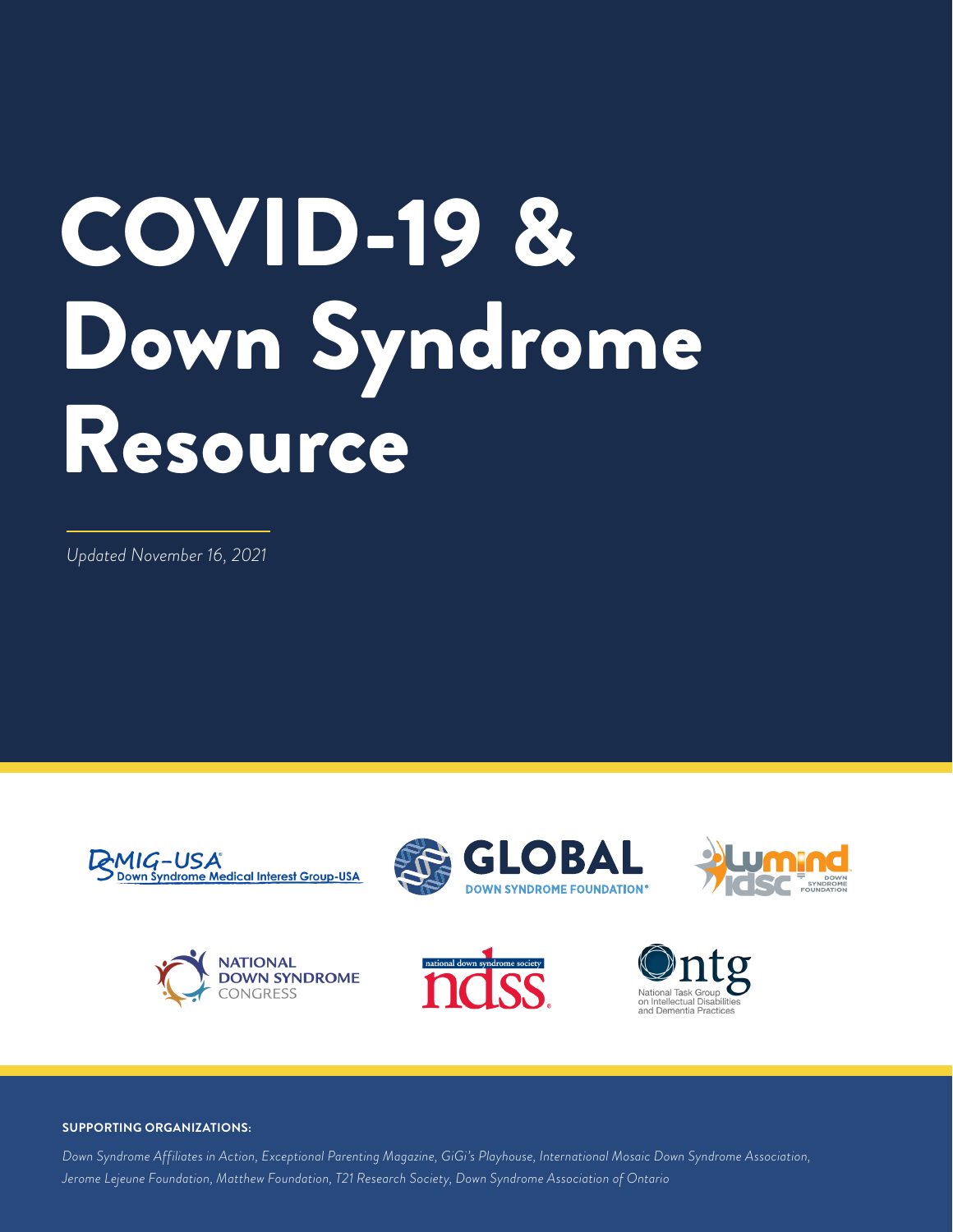







The spread of the coronavirus (COVID-19) has brought extraordinary challenges that continue to affect communities around the world. In our case, the pandemic called for a united response to better understand its impact on the Down syndrome community. In response, our organizations developed a series of Q&As on this topic. Much of the information from prior Q&As is still relevant and can be located on any of the six supporting organizations' websites. This version of the *COVID-19 and Down Syndrome Resource* emphasizes important updates since May 2021.

Information in this resource may be used to help you or to support a loved one with Down syndrome. We encourage you to share the information in this document with your family, friends, doctors, nurses, therapists, teachers, and others in the Down syndrome community.

At the time of this update, vaccinations are widely available in the United States, yet community spread and hospitalizations continue in areas with low vaccination rates, mostly driven by the Delta variant. This document discusses answers to important questions for our Down syndrome community. In this document, you will find information about:

- **•** What we have learned about the virus and vaccines that may be unique in people with Down syndrome
- **•** Vaccinations for children ages 5-11
- **•** The Delta variant
- **•** Who may qualify for COVID-19 vaccine additional doses and the plans for boosters.

*Copying or posting of this document is prohibited. However, providing a link to the website of any of the six organizations who published this document is permissible. Free individual downloads and printing from the websites of any of the six organizations is also permissible.*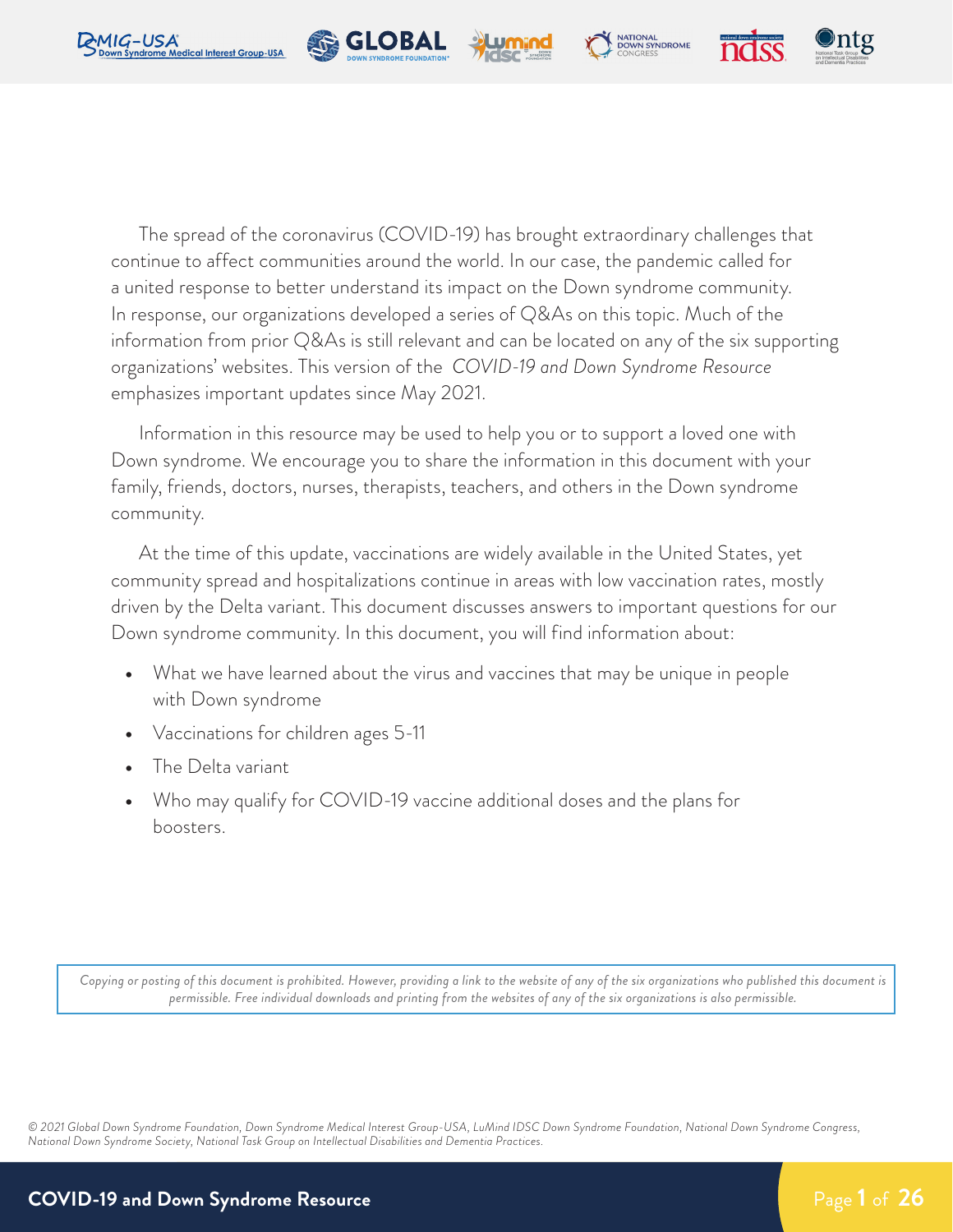

Many organizations and professionals contributed to this resource by providing their expertise on Down syndrome and applying it to what we know about COVID-19. As we learn more about COVID-19 and its variants, its prevention and treatment, and how it may affect people with Down syndrome, we will continue to provide important updates.

NATIONAL<br>DOWN SYNDROME

**Re** GLOBAL

To be clear, this resource is only informational. It is not medical advice. We hope the information is useful to you as you make decisions and look for medical, educational, or other recommendations. This document should NOT replace advice from your health care provider. You should speak with your own doctor or other health care professional(s) for medical advice.

Please take care that the information you receive about COVID-19 is from reliable, trusted, and recognized sources. We recommend the Centers for Disease Control and [Prevention \(CDC\)](https://www.cdc.gov/coronavirus/2019-ncov/index.html), the [Food and Drug Administration \(FDA\),](https://www.fda.gov/) and websites ending with ".gov" in the United States. Internationally, national and regional governmental and health ministries' websites should be the most reliable. We also encourage you to visit websites of organizations that support the Down syndrome community listed at the end of this resource.

#### **IMPORTANT REMINDERS**

Please call your health care professional as soon as possible if you think that you, a loved one, or someone in your care may have COVID-19. Each person can react differently to the COVID-19 virus and may experience a variety of symptoms. Keep in touch with your physician and seek advice as to how to proceed.

If you are a parent or caregiver, please remember to take care of yourself. It is hard (and sometimes impossible) to care for others if you are sick or too tired. Also, it is important not to spread your sickness. Stay healthy for the people who depend on you.

We also encourage you to check in with family and friends—especially those who may be struggling during this health emergency. A phone call or text message goes a long way to show someone you care.

**In the event of an emergency, U.S. residents should call 911.**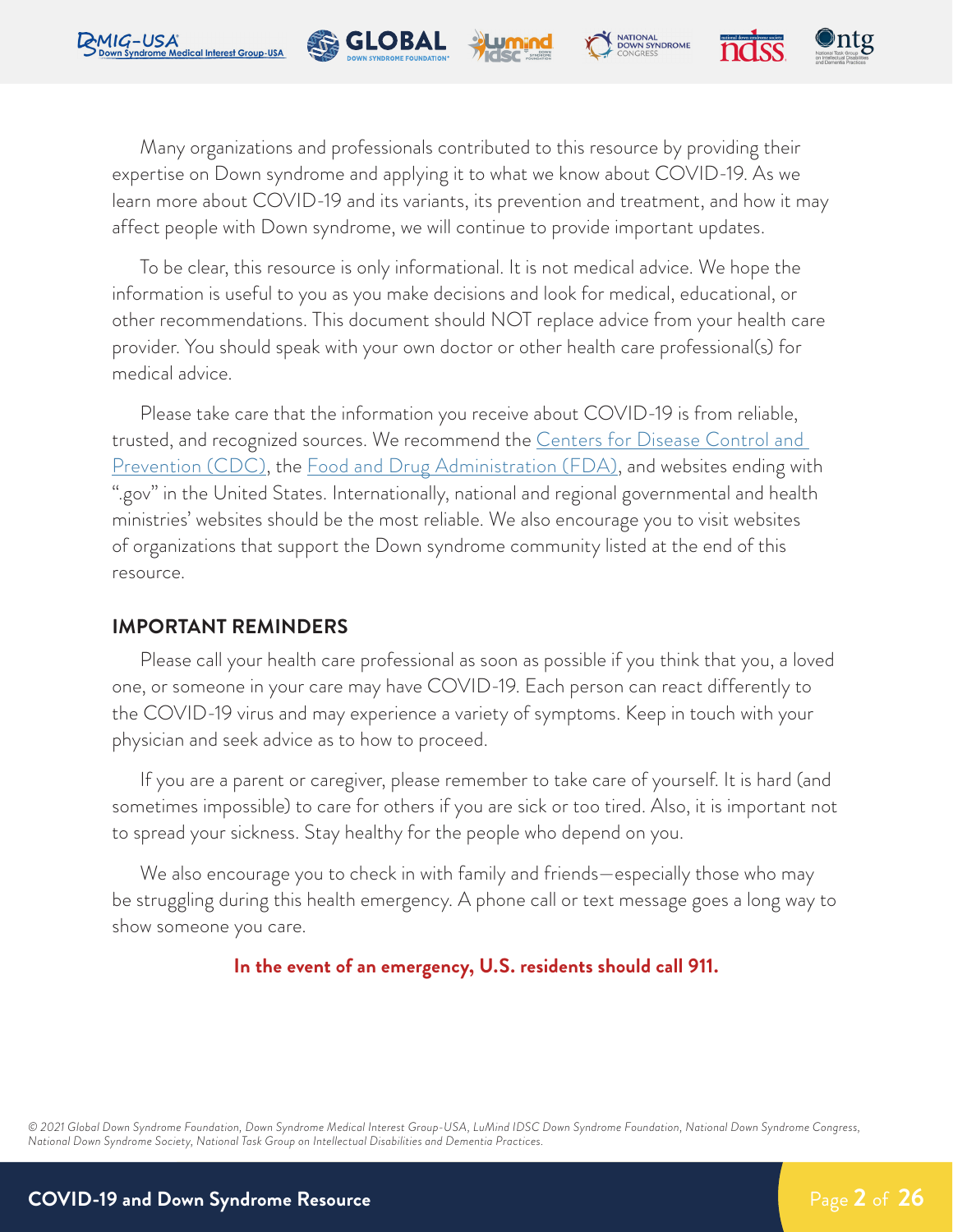









## **Table of Contents**

#### 1. **[Important Updates](#page-4-0)**

- A. Delta Variant
- B. Booster Shots
- C. Vaccines for Children
- 2. [Basic Information](#page-6-0)
- 3. [Research Updates about COVID-19 & Down Syndrome](#page-7-0)
- 4. [COVID-19 Vaccine](#page-8-0)
	- A. General Information
	- B. How the Vaccines Work
	- C. Safety
	- D. Additional Resources on COVID-19 Vaccine
- 5. [Testing](#page-11-0)
- 6. [Ways to Stay Safe](#page-13-0)
	- A. Basics
	- B. What to Do if Someone Gets Sick
	- C. Precautions for Travel and Returning to Activity
	- D. Mask Wearing & Handwashing
- 7. [Mental Health](#page-17-0)
- 8. [Advocacy Matters](#page-19-0)
	- A. Hospital Visitation & Access to Care
	- B. Education
- 9. [International Updates](#page-21-0)
- 10. [Contributors](#page-22-0)
- 11. [References](#page-23-0)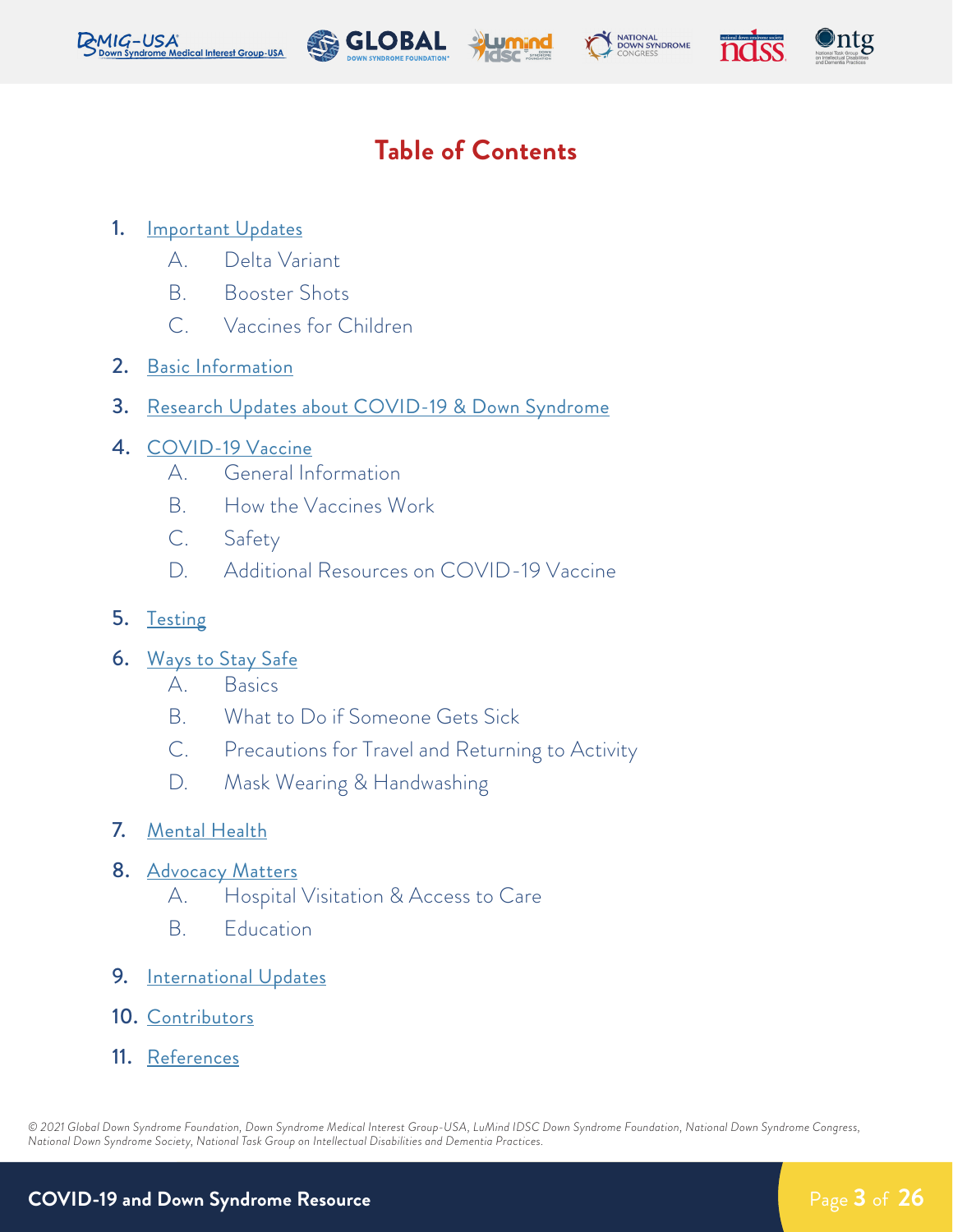<span id="page-4-0"></span>









#### 1. Important Updates

#### A. Delta Variant

- **•** The Delta variant is a new strain of COVID-19 which is causing concern as cases of COVID-19 are again increasing.
- **•** Symptoms from the Delta variant are the same as earlier strains of the coronavirus, however, it is more contagious. The Delta variant can cause more infections and spread faster.<sup>1</sup>
- **•** Unvaccinated people are at higher risk for infection and severe outcomes, particularly in areas with low vaccination rates.<sup>1</sup>
- **•** COVID-19 vaccines protect people and reduce the likelihood of hospitalization and death. This includes protection against Delta and other variants.<sup>1</sup>
- **•** Most people who get COVID-19 are unvaccinated, but a small number of people may experience a "**breakthrough infection**." A breakthrough infection is when a person who is vaccinated becomes infected. Breakthrough cases are generally mild, and some people may not feel any symptoms at all.<sup>2</sup>
- **•** Vaccinated individuals who experience even very mild breakthrough cases can spread the virus to others. This is why even vaccinated individuals, in areas of high or substantial community spread, should maintain social distancing, wear masks indoors, and follow safety measures.<sup>1</sup>
- **•** For additional information about the Delta variant and people with Down syndrome, please visit the resource below:
	- » <u>"[COVID, Delta, and Ds](https://podcasts.apple.com/us/podcast/112-covid-delta-and-ds-with-dr-andrew-nowalk/id602494060?i=1000534091865)</u>," a podcast by Dr. Kishore Vellody, Medical Director of the Down Syndrome Center at Children's Hospital of Pittsburgh, and Dr. Andrew Nowalk, a pediatric infectious disease expert.

#### B. Booster Shots

- **•** Booster shots are now available for all three vaccines currently in use in the US including individuals who were initially fully vaccinated with:<sup>3</sup>
	- » Pfizer & Moderna At this time people age 18+ with underlying medical conditions are eligible for boosters 6 months after their second dose of Pfizer or Moderna, including people with Down syndrome.3
	- » Johnson & Johnson All people age 18+ are eligible two months after their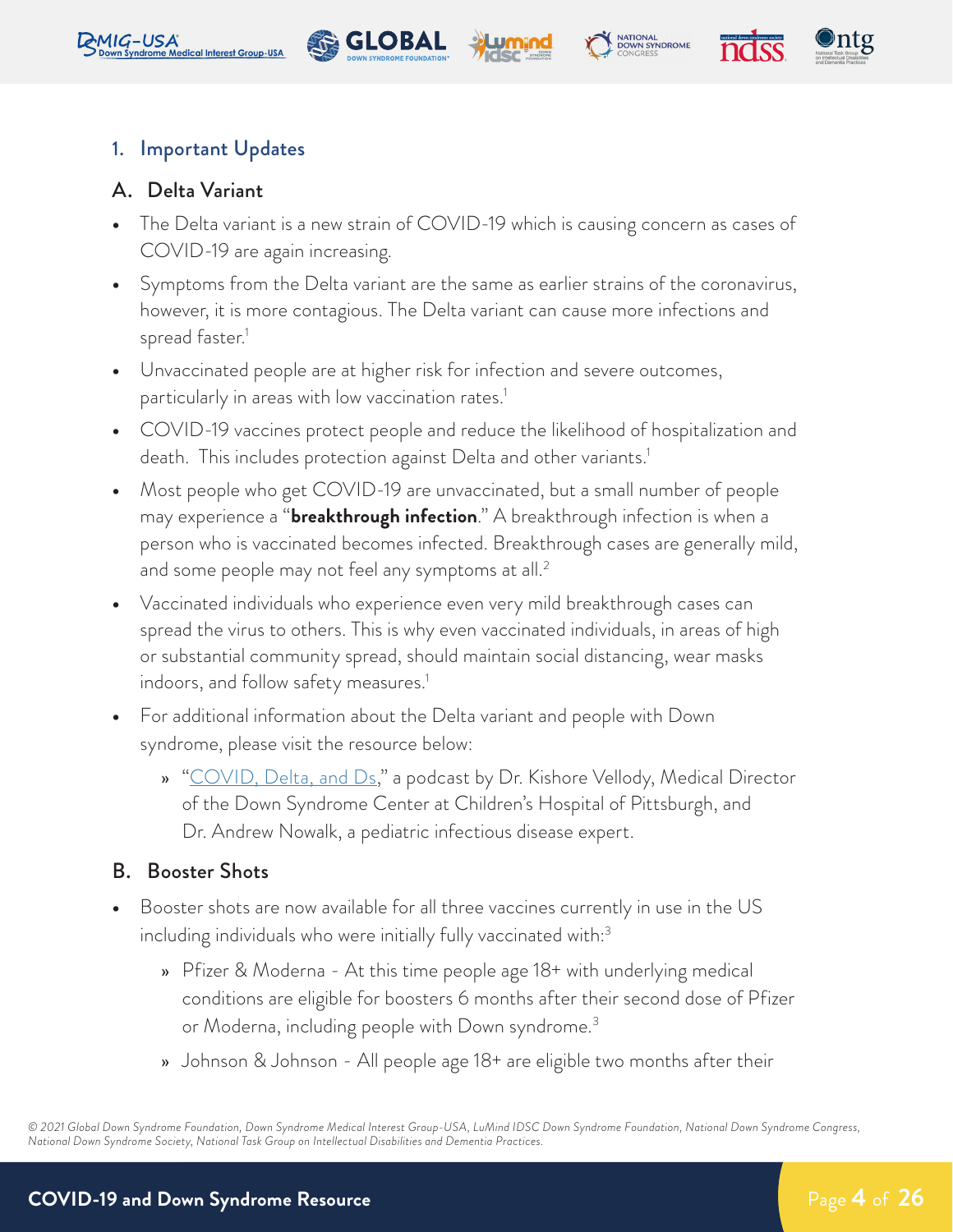initial dose of Johnson & Johnson, including people with Down syndrome.3

NATIONAL<br>DOWN SYNDROME

**•** In addition, the CDC approved "Mix-& Matching" of booster shots, which means your booster does not have to be the same vaccination brand as your initial vaccine series.3 For example, if your first 2 doses were from Pfizer, you can receive a Moderna booster. Consult your medical provider if you have questions.

**Re** GLOBAL

- » Based on CDC guidance, you may consider getting a Pfizer or Moderna booster if you previously received Johnson & Johnson.
- **•** Studies are still underway to determine exactly how long vaccines protect people from COVID-19.
- **•** There have been concerns that people with Down syndrome may not receive the same protection from the COVID-19 vaccines as people without Down syndrome. Recent studies suggest people with Down syndrome may be more likely to experience a breakthrough infection, despite vaccination status, compared to the general population.4,5

#### » However, protection is still much greater if vaccinated than unvaccinated.

### C. Vaccines for Children

RMIG-USA

- **•** CDC recommends that children 5 to 11 years old be vaccinated against COVID-19 with the Pfizer pediatric vaccine.<sup>5</sup>
- **•** The pediatric Pfizer vaccine contains 1/3rd the dose as the vaccine for individuals age 12 and older, but still requires 2 shots 21 days apart.
- **•** Currently, Pfizer is the only pediatric vaccine approved, but other pediatric vaccine trial are underway and may be approved soon.<sup>5</sup>
- **•** Pediatric vaccines underwent very rigorous safety testing and were found to be safe and very effective at preventing COVID-19 in children.<sup>5</sup>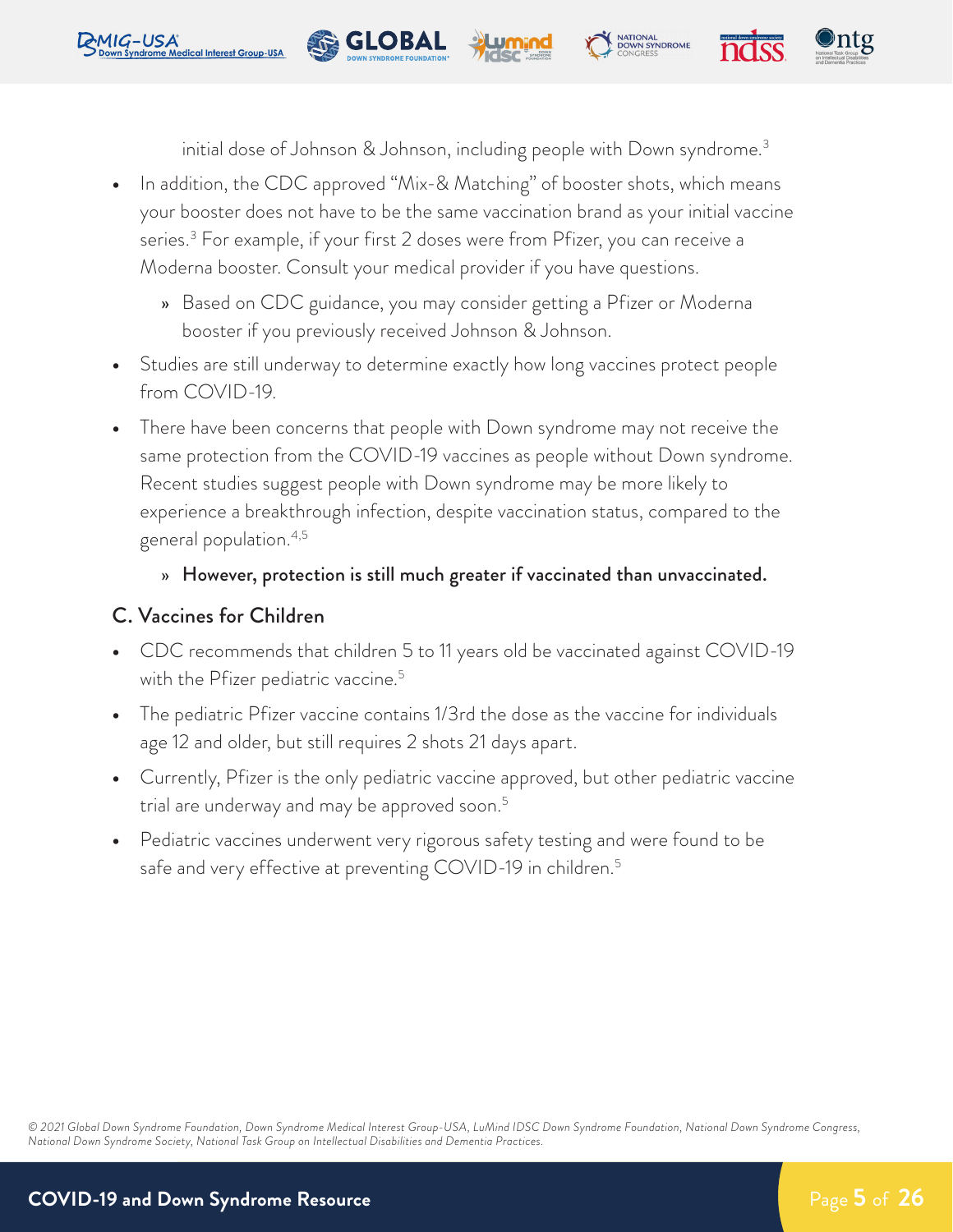<span id="page-6-0"></span>







#### 2. **Basic Information**

- **•** COVID-19 is the illness caused by a new coronavirus (called SARS-CoV-2). Information about COVID-19 and its variants for the general population also applies to people with Down syndrome. This includes information on symptoms, how the disease is spread, protection and vaccinations, and supportive treatment.
- **•** Based on what we know today, public health professionals and infectious disease experts warn that certain individuals are more likely to get severely ill and need treatment in the hospital if they get sick with COVID-19. These individuals are considered "high risk."6
- **•** In December 2020, CDC added Down syndrome to the [list of high-risk](https://www.cdc.gov/coronavirus/2019-ncov/need-extra-precautions/people-with-medical-conditions.html)  [conditions](https://www.cdc.gov/coronavirus/2019-ncov/need-extra-precautions/people-with-medical-conditions.html) that increase a person's risk of becoming severely ill and needing to go to the hospital if they are sick with COVID-19.
- **•** In addition, people with Down syndrome often have underlying medical conditions that make individuals "at increased risk" or possibly at increased risk for severe illness from COVID-19 according to CDC.<sup>6</sup> This includes:
	- » Cancer
	- » Overweight and obesity
	- » Heart conditions
	- » Immunocompromised state (weakened immune system) from bone transplant, immune deficiencies, or use of other immune weakening medications
	- » Type 1 and 2 diabetes
	- » Neurological conditions, such as dementia.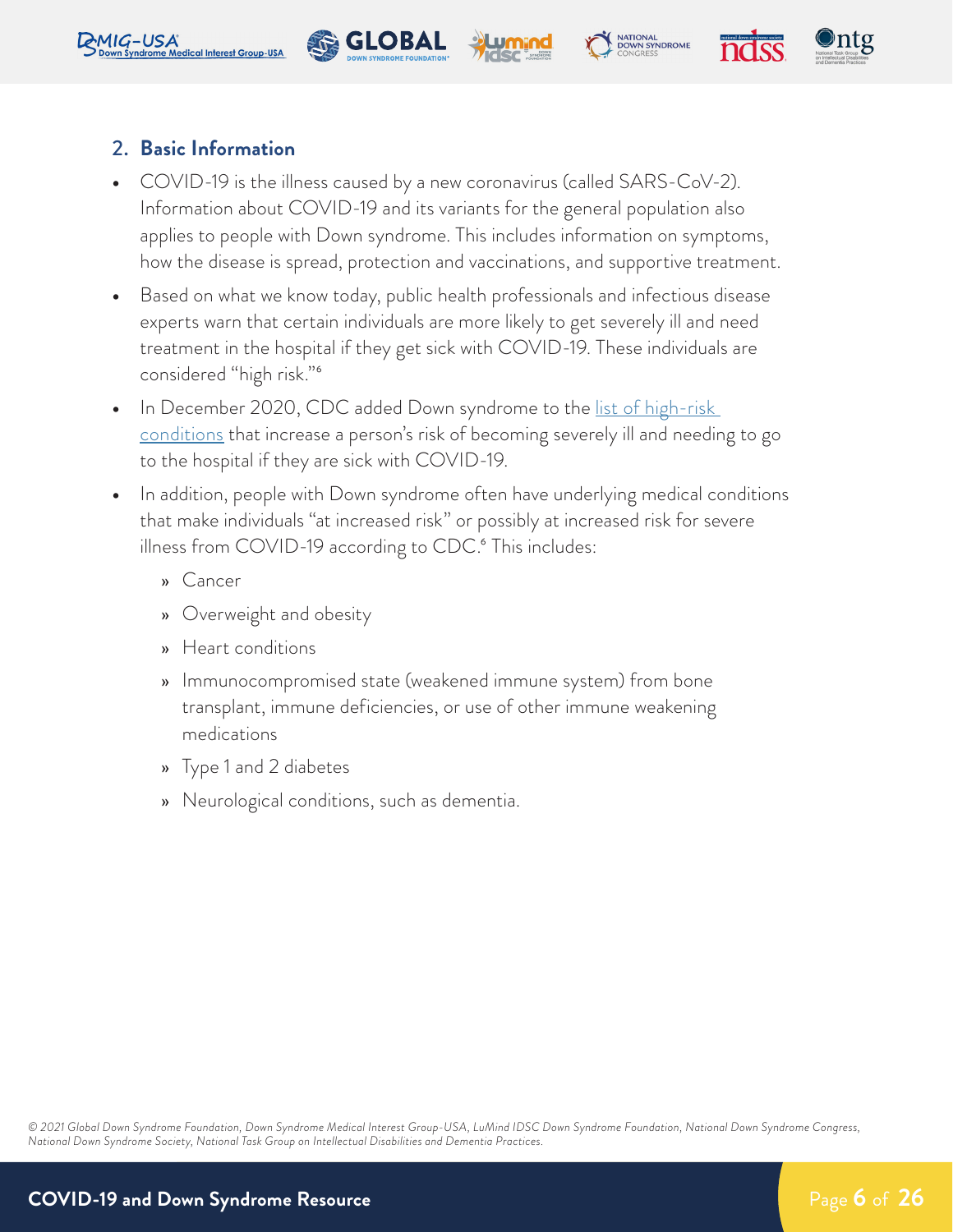<span id="page-7-0"></span>



**Re** GLOBAL

- **•** More data about COVID-19 and its impact on people with Down syndrome are needed, but limited published findings so far suggest that:
	- » People with Down syndrome are more likely than the general population to experience a "breakthrough" COVID-19 infection and/or experience more severe outcomes during a breakthrough infection. Please note that adults with Down syndrome who are older and overweight are at higher risk for severe outcomes.<sup>4</sup>

NATIONAL<br>DOWN SYNDROME

- » People with Down syndrome can be vaccinated and can now get a booster (if of age and the appropriate time has past since their initial series).
- » Individuals with Down syndrome over the age of 40 are more likely to need hospitalization, have serious illness, or die from COVID-19 compared with the general population of the same age.<sup>7,8</sup>
- » Individuals with Down syndrome with COVID-19 exhibit many similar symptoms to those in the general population (fever and cough). However, people with Down syndrome seem more likely to have breathing- and respiratory-related complications and may experience increased mental confusion.8
- » Children can get sick from COVID-19.<sup>5</sup> Anecdotal experience from clinicians has supported the thought that children with Down syndrome who do get COVID are at risk from severe illness, although risk for severe outcome increases with age.
- » Immune dysregulation in people with Down syndrome may increase the risk for poor outcomes.<sup>9</sup>
- **•** For additional information, below are several websites and podcasts you may find useful:
	- » [CDC's Toolkit of "COVID-19 Materials for People with Intellectual and](https://www.cdc.gov/ncbddd/humandevelopment/COVID-19-Materials-for-People-with-IDD.html)  [Developmental Disabilities and Care Providers.](https://www.cdc.gov/ncbddd/humandevelopment/COVID-19-Materials-for-People-with-IDD.html)" This link contains visual aids and social stories covering important COVID-19 issues like masking, vaccines, and handwashing.
	- » "[COVID Vaccine for Younger Children and Boosters for Adults](https://downsyndromecenter.libsyn.com/117-covid-vaccine-for-younger-children-and-boosters-for-adults)," a podcast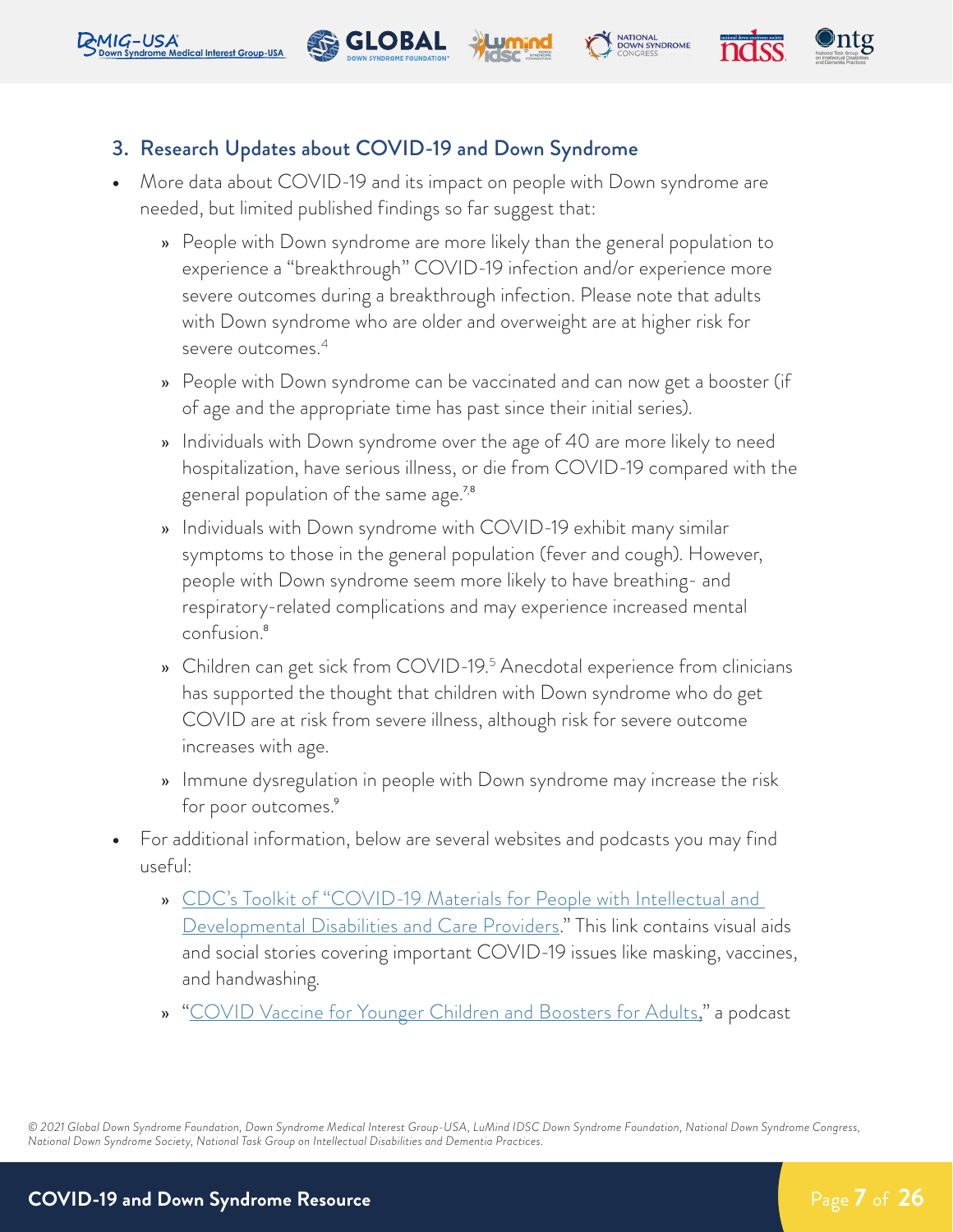<span id="page-8-0"></span>





by Dr. Kishore Vellody, Medical Director of the Down Syndrome Center at Children's Hospital of Pittsburgh, and Dr. Andrew Nowalk, a pediatric infectious disease expert.

**SE GLOBAL** 

- » Science Magazine's article ["COVID-19 is Ten Times Deadlier for People with](https://www.sciencemag.org/news/2020/12/covid-19-10-times-deadlier-people-down-syndrome-raising-calls-early-vaccination)  [Down Syndrome, Raising Calls for Early Vaccination.](https://www.sciencemag.org/news/2020/12/covid-19-10-times-deadlier-people-down-syndrome-raising-calls-early-vaccination)"
- » Results from the Trisomy 21 Research Society (T21RS) COVID-19 Taskforce Survey and Report. [https://www.t21rs.org/results-from-covid-19-and-down](https://www.t21rs.org/results-from-covid-19-and-down-syndrome-survey/)[syndrome-survey/](https://www.t21rs.org/results-from-covid-19-and-down-syndrome-survey/)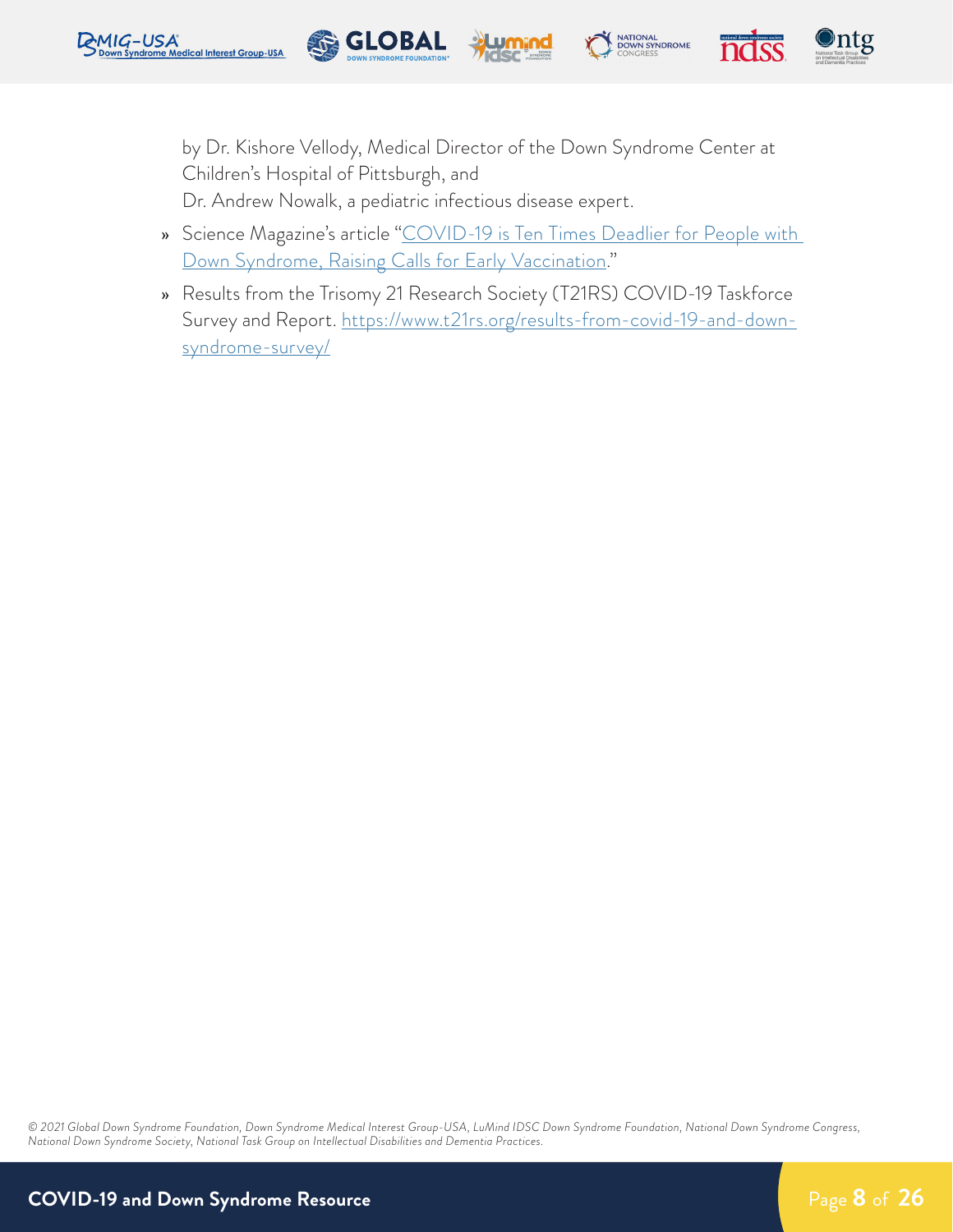









#### 4. COVID-19 Vaccine

#### A. General Information

- **•** For the most recent information about the COVID-19 vaccine, please visit [CDC's](https://www.cdc.gov/vaccines/covid-19/index.html)  [COVID-19 vaccination resource](https://www.cdc.gov/vaccines/covid-19/index.html) and [FDA's COVID-19 vaccination review](https://www.fda.gov/emergency-preparedness-and-response/coronavirus-disease-2019-covid-19/covid-19-vaccines).
- **•** If you previously had COVID-19 and recovered, CDC still recommends that you receive the COVID-19 vaccine.<sup>10</sup> There is a risk of reinfection, and the need for vaccination may increase over time. For patients who received passive antibody therapy, CDC recommends avoiding vaccination for at least 90 days as a precaution.<sup>11</sup> Check with your health care provider to determine the best timing to receive the vaccine.
- **•** It is recommended that no other vaccine ( for example, flu or shingles vaccine) be given two weeks before or after receiving the initial one or two shots of the COVID-19 vaccines. When receiving the booster shot, it is okay to receive a flu shot at the same time.

#### B. How the Vaccines Work

- **•** Three vaccines are currently available in the United States:
	- 1. <u>Pfizer COVID-19 vaccine</u>:<sup>5,12</sup>
		- » Recommended for individuals 5 years or older.
		- » Requires two doses given via an injection in the arm 21 days apart.
	- 2. [Moderna COVID-19 vaccine:](https://www.fda.gov/media/144636/download)<sup>13</sup>
		- » Recommended for individuals 18 years or older.
		- » Requires two doses given via an injection in the arm 1 month apart.
	- 3. Johnson & Johnson [COVID-19 vaccine](https://www.fda.gov/news-events/press-announcements/fda-issues-emergency-use-authorization-third-covid-19-vaccine):<sup>14</sup>
		- » Recommended for individuals 18 years or older.
		- » Requires one dose given via an injection in the arm.
- **•** All three vaccines currently available in the United States are extremely effective at preventing severe illness from COVID-19 resulting in hospitalization and death.12- 14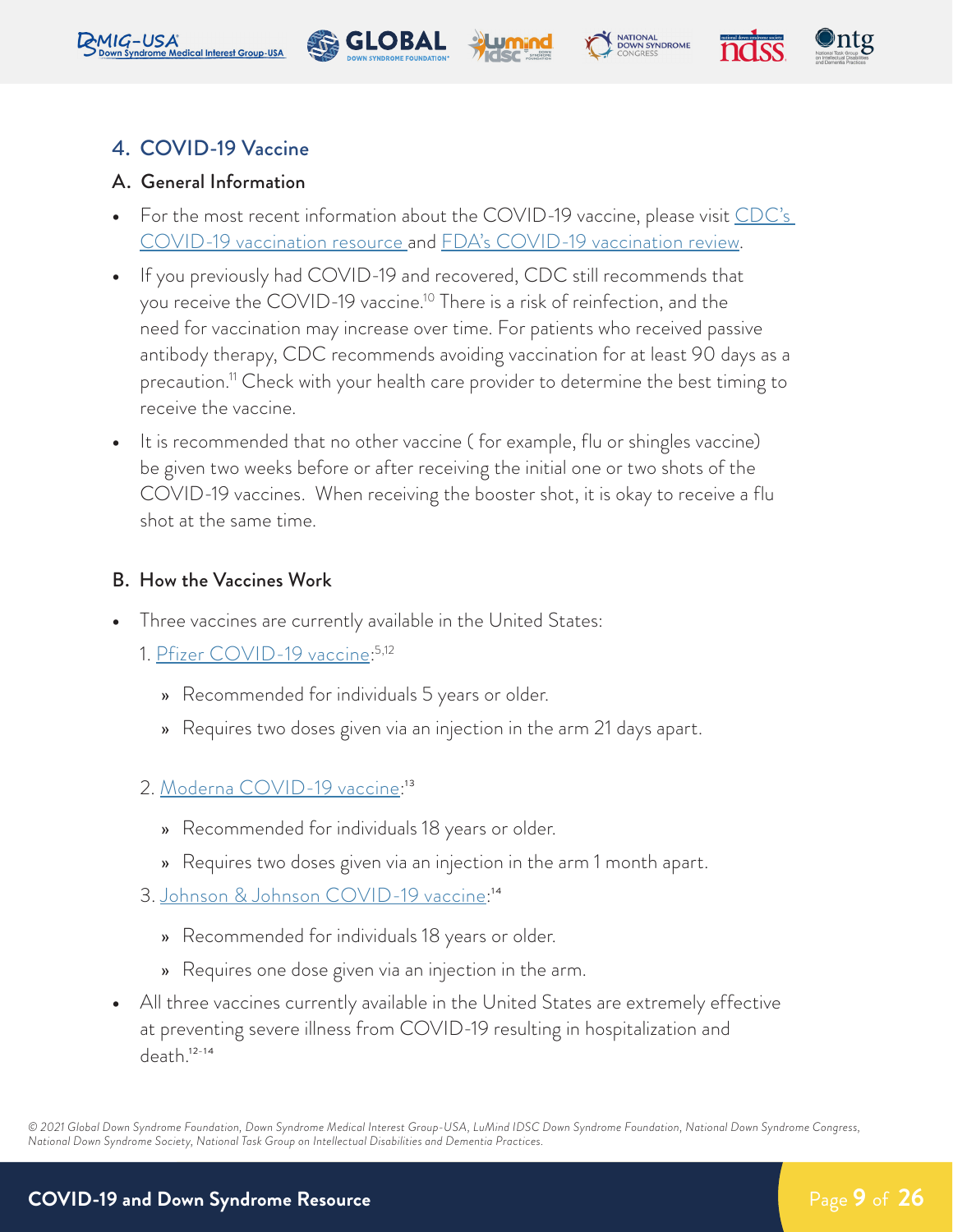**•** Both the Moderna and Pfizer vaccines require two doses. You should receive the same vaccine for both doses. You should work with your health care provider to schedule your second dose within the suggested time frame based on the vaccine you receive. The vaccine's full protection will not be reached until two weeks after you have received the second dose.<sup>15</sup>

NATIONAL<br>DOWN SYNDROME

**Re** GLOBAL

- **•** Both the Moderna and Pfizer vaccines are mRNA vaccines, which cause your cells to make a harmless piece of the "spike protein" of the COVID-19 virus.<sup>16</sup> The immune system then develops immunity against the protein. These two COVID-19 vaccines do not use live virus and do not change or interact with your genes or DNA.16
- **•** The Johnson & Johnson vaccine requires one dose and is a "viral vector vaccine." A vector is like a carrier. It works by using inactivated and harmless virus to help "carry in" a genetic code for the "spike protein" of the COVID-19 virus. The immune system then creates antibodies to protect against Coronavirus.<sup>17</sup>
- **•** You can still contract COVID-19 after being vaccinated but the vaccine will prevent you from becoming seriously ill.<sup>18</sup> These are called "breakthrough" infections.2
- **•** Multiple new coronavirus variants have been discovered but the Delta variant is currently the most dominant strain of virus.<sup>1</sup>
- **•** Individuals who are vaccinated can still spread the Delta variant to others. This is why even after you are vaccinated, it is still very important to follow prevention measures, such as maintaining social distance, wearing masks, and washing hands after being out in public.<sup>1, 2</sup>

### C. Safety

- **•** The COVID-19 vaccine has been recommended for almost all adults. As far as we know, the vaccine trials did not specifically include individuals with Down syndrome, but they are recommended to receive the vaccine.<sup>24</sup>
- **•** In the United States, only the Pfizer pediatric vaccine is currently recommended for children ages 5 to 11 years of age at 1/3 the dose being given to individuals over 12 years old.
- **•** COVID-19 vaccines may not be recommended for those with a history of severe allergic reaction. If you have specific concerns, consult your medical professional for more information.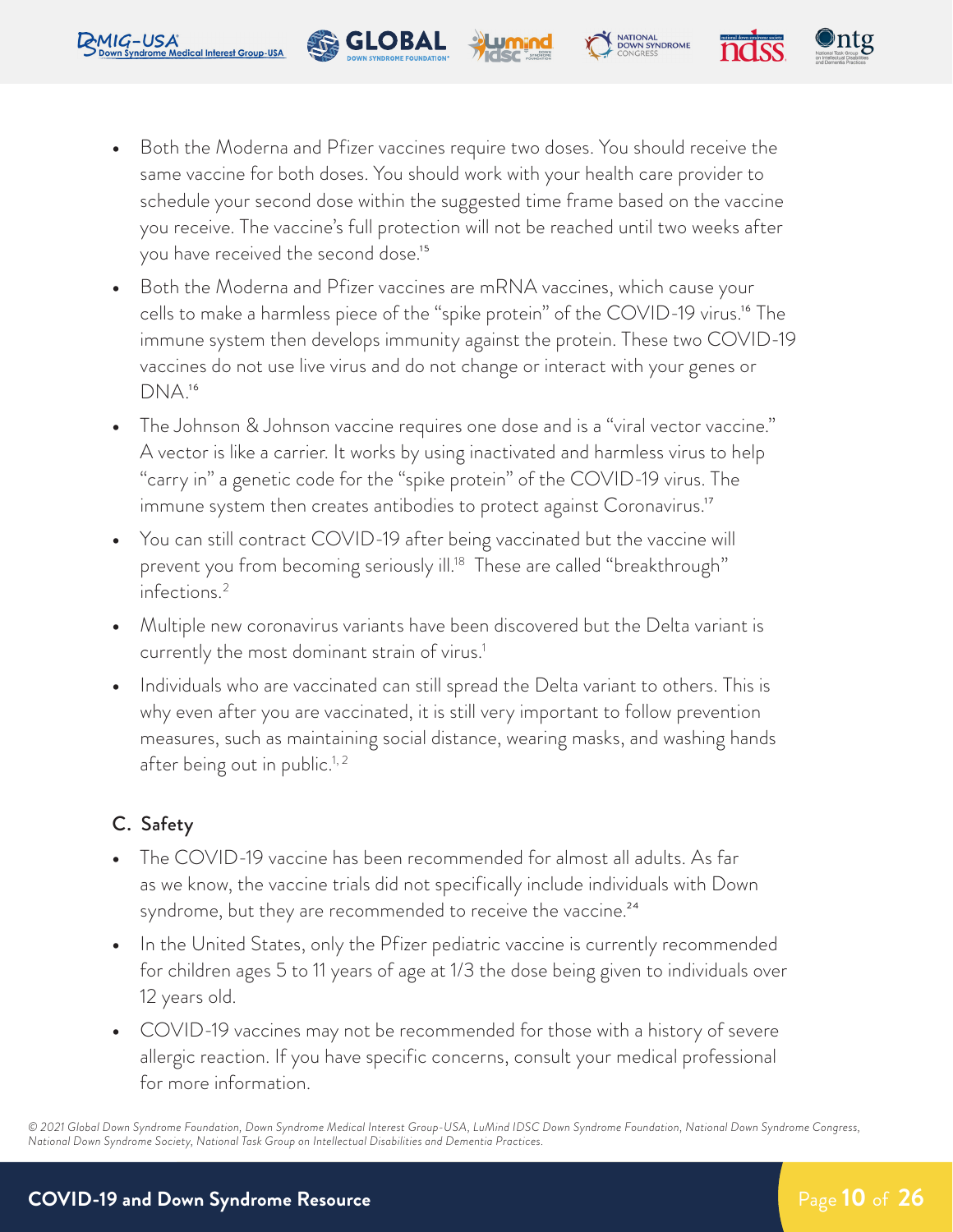- <span id="page-11-0"></span>**DAIG-USA** 
	- **•** The vaccines were tested on several thousands of people, and FDA has found them safe and effective via emergency authorization use for individuals age 18 years or over (Moderna and Johnson & Johnson)<sup>13, 14</sup> or age 5 years or over (Pfizer).<sup>12</sup> These ages were determined based on the ages of the individuals included in the trials (i.e., no one under these ages was included in either trial). The vaccine is now being studied in younger individuals.

**•** Boosters are now available for people with Down syndrome. To learn about boosters and who may be eligible, please see Section 1, Part C above.

**Re** GLOBAL

- **•** Side effects, including arm pain, swelling, fever, and tiredness, have been reported as mild and temporary by some individuals who have received the vaccine.<sup>26</sup> To help researchers learn more about the vaccine and its side effects, we encourage anyone who has received the vaccine to register any side effects they experience at the [Vaccine Adverse Event Reporting System](https://vaers.hhs.gov/index.html) website co-managed by CDC and FDA.
- **•** For additional information on vaccine safety and people with Down syndrome, you can review the [DSMIG-USA IDD COVID-19 Vaccination Position Statement.](https://www.dsmig-usa.org/resources/Documents/DSMIG COVID vaccine position statement_121720.pdf)<sup>24</sup>

#### D. Additional Resources on COVID-19 Vaccine

- **•** For additional information, here is a podcasts you may find helpful: "[COVID-19](https://www.chp.edu/our-services/down-syndrome/podcasts/covid-vaccine)  [Vaccine in People with Down Syndrome,](https://www.chp.edu/our-services/down-syndrome/podcasts/covid-vaccine) " by Dr. Kishore Vellody, Medical Director of the Down Syndrome Center at Children's Hospital of Pittsburgh, and Dr. Andrew Nowalk, a pediatric infectious disease expert.
- **•** Here are a few resources to consider reviewing to help a person with Down syndrome understand what a COVID-19 vaccine is and to support individuals who may experience anxiety around needles:
	- » "[Getting a COVID-19 Vaccine Social Story](https://rwjms.rutgers.edu/boggscenter/publications/documents/GettingACOVID19VaccineSocialStoryIDD-F.pdf)"- From Rutgers University Robert Wood Johnson Medical School
	- » "[Preparing to Get the COVID-19 Vaccine: Strategies to Help if You Are](https://www.youtube.com/watch?v=CbtjQbeMlTE)  [Nervous about Needles](https://www.youtube.com/watch?v=CbtjQbeMlTE)" - Video by Mackenzie Health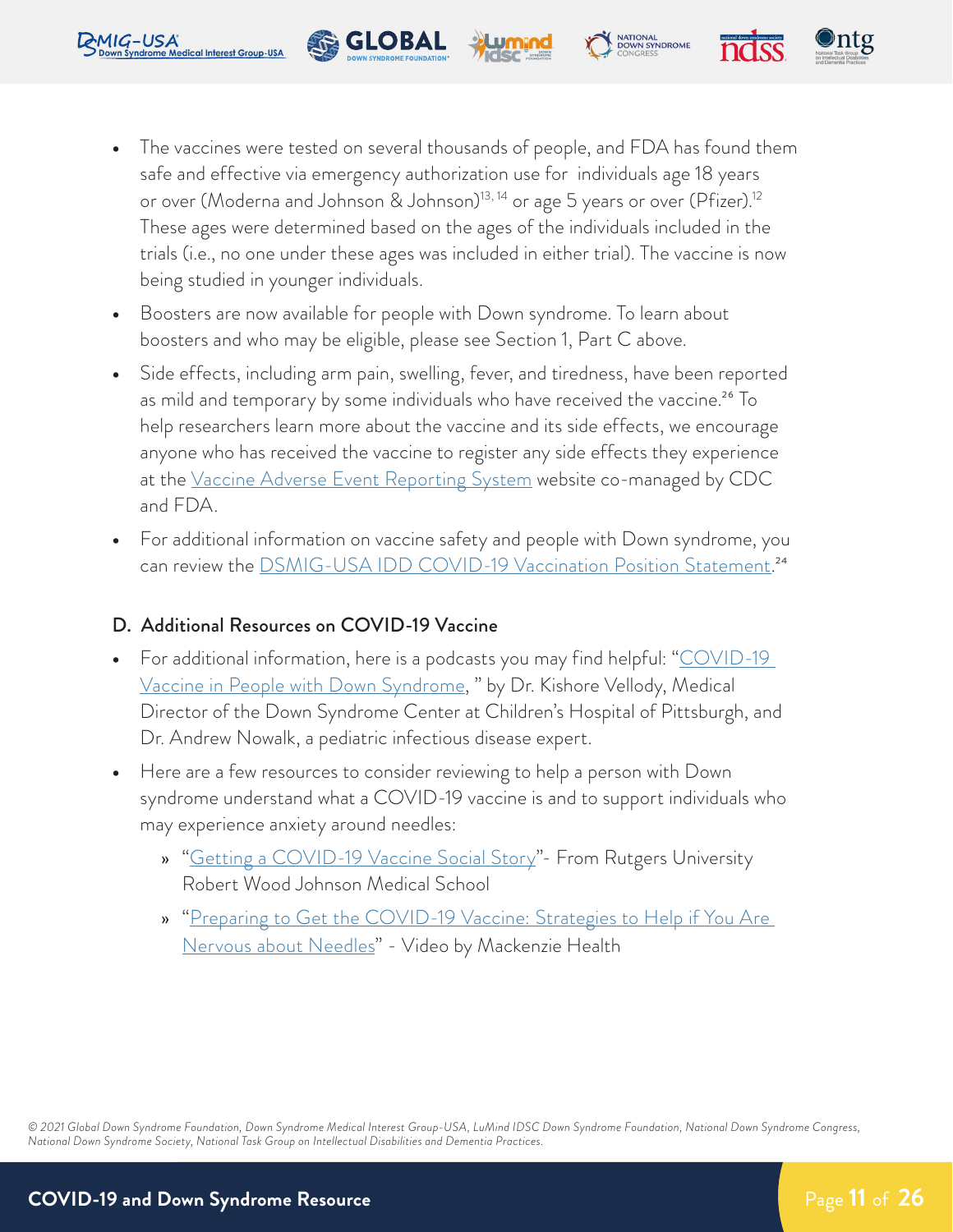







### 5. **Testing**

**•** Testing is used to determine whether you have been infected with the COVID-19 virus. Testing is generally available in the United States, although wait times, type of tests available, and how quickly results are reported may differ depending on your city or state. You can find your nearest testing site by visiting your <u>state</u> [health department](https://www.usa.gov/state-health) or calling your medical provider.

**Re** GLOBAL

- Current CDC guidelines<sup>27</sup> recommend people should be tested for COVID-19 if they:
	- » Are experiencing [COVID-19 symptoms](https://www.cdc.gov/coronavirus/2019-ncov/symptoms-testing/symptoms.html), regardless of vaccination status.
	- » Have been in close contact (defined by CDC as within 6 feet for 15 or more minutes over a 24-hour period) with someone with confirmed COVID-19 infection.
		- ° Fully vaccinated individuals should be tested 3-5 days after the exposure and wear a mask in public indoor settings for 14 days or until they receive a negative test.
		- People who tested positive for COVID-19 within the past 3 months and recovered do not need to get tested following an exposure as long as they do not develop new symptoms.
	- » Are unvaccinated individuals who have taken part in activities that put them at higher risk for COVID-19 (for example, activities that do not allow socially distancing, such as traveling, attending large social or mass gatherings, or being in crowded indoor settings).
	- » Are referred for testing by their doctor or state health department.<sup>27</sup>
- **•** To determine if you have a current infection (meaning you are currently positive for COVID-19), a viral test for the virus that causes COVID-19 can be performed.<sup>27</sup> Two broad types of tests are available to determine whether infection is present:
	- » Nucleic acid testing (also called polymerase chain reaction [PCR] testing): A swab of the nose, mouth, or saliva is collected. Lab tests then determine if parts of the virus's genetic material are present.<sup>27, 28</sup>
	- » Antigen testing: These tests determine if antigens specific to the virus itself (called proteins) are present; results are typically available in an hour or less.<sup>29</sup>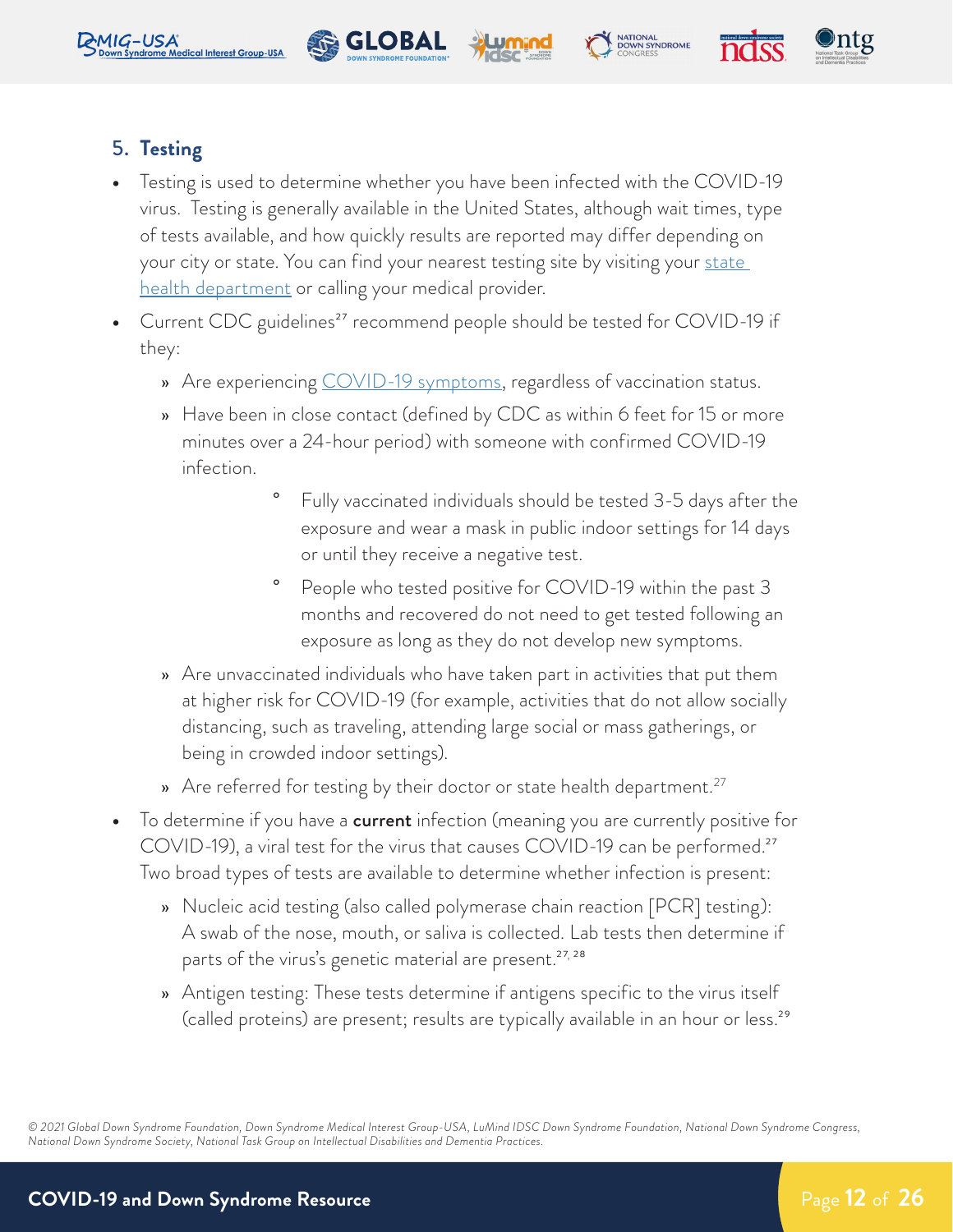

**Re** GLOBAL

<span id="page-13-0"></span>**DAIG-USA** 

» Antibody testing: This is a **blood test** that will determine if you have antibodies, which may mean you had a **past** infection.<sup>30</sup> It is still not known if having antibodies will protect you from future infections or how long any possible protection (also called immunity) may last. Preventive measures are still important to protect yourself and others.

NATIONAL<br>DOWN SYNDROME

- **•** The most common COVID-19 tests are performed using a nasal swab, in which a long cotton swab is inserted into both nostrils by a health worker or medical professional. This may cause momentary discomfort, but it may be especially distressing for people with Down syndrome who may be anxious about how the test is performed or have sensory issues.
- **•** If an individual with Down syndrome needs testing, parents or caregivers may consider using one of the following strategies to prepare:
	- » Talk about the process, how it is done, and what they should expect. Allow them to ask questions or express concerns.
	- » Use a social story to talk through the testing process, like this one from [Autism Services, Education Resources and Training](https://paautism.org/resource/testing-covid-social-story/).
	- » Watch videos of the test being performed, like [this one.](https://www.youtube.com/watch?v=mCIDZ9DsaKU)
	- » Allow them to watch you or a loved one have the test performed first.
- **•** You may hear about schools, hospitals, airlines, or other organizations using random testing as a prevention measure or requiring a negative test to participate. In these cases, the tests are viral (nose or throat swab, or saliva) tests, not antibody (blood) tests.
- **•** All individuals (with or without Down syndrome) may test positive for antibodies related to COVID-19 and have had symptoms that were mild or unnoticed.
- **•** It is possible to be infected with COVID-19 and receive a negative viral test result. This is called a "false negative." This can happen if you are tested before there was enough infection in the body to be detected. It is also possible to become infected after taking a test while waiting for results. For this and other reasons, a negative COVID-19 test result should not be the only factor to consider when making important health decisions, such as visiting high-risk relatives or traveling. $^{27,\,31}$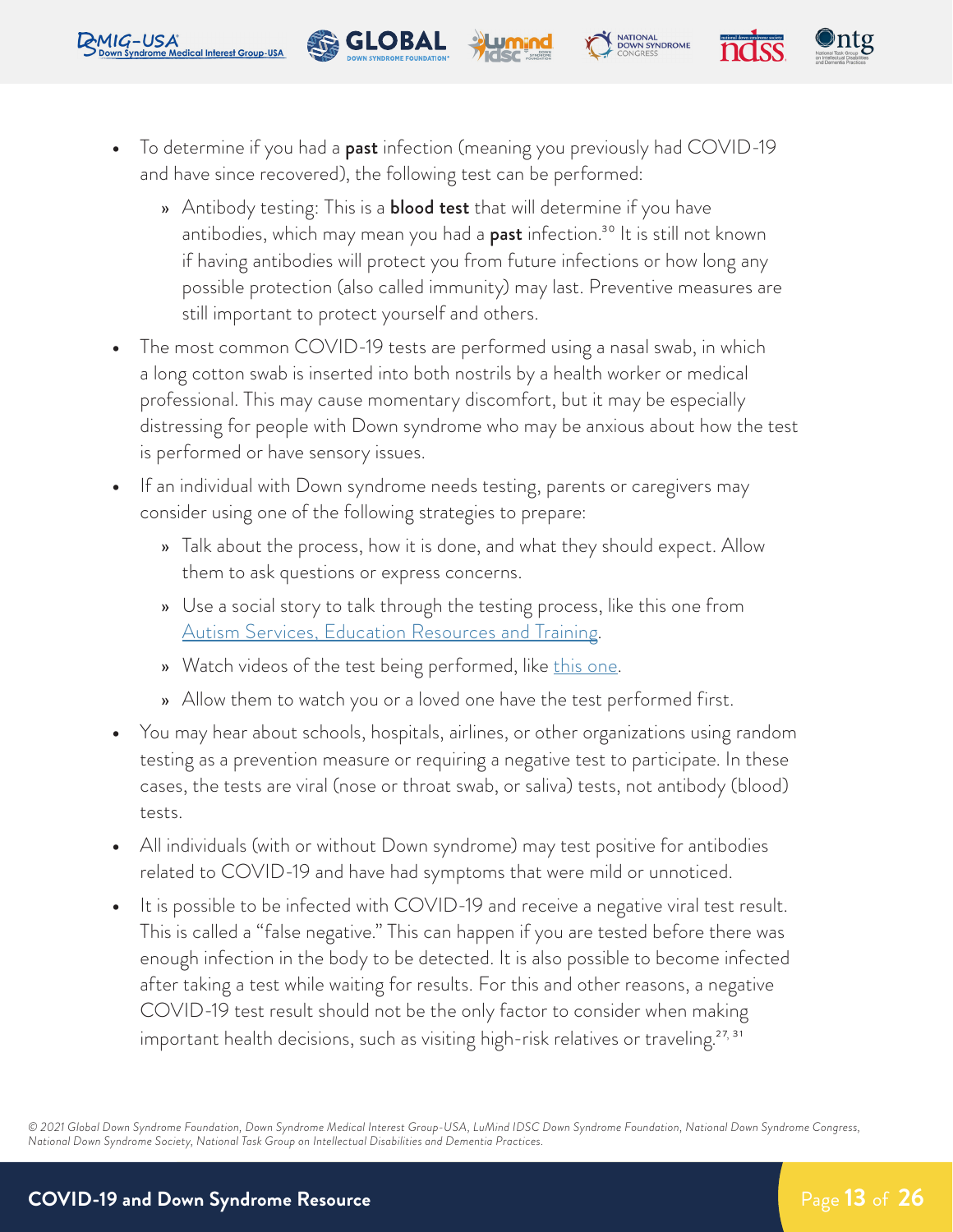









#### 6. Ways to Stay Safe

#### A. Basics

- **•** Experts at CDC and the National Institutes of Health (NIH) believe individuals can be infected by COVID-19 and spread the virus *even if they have no symptoms and are vaccinated*. Therefore, it is important to follow the recommendations (listed below) to prevent spread even if you do not feel sick.
- According to [CDC](https://www.cdc.gov/coronavirus/2019-ncov/prepare/prevention.html), we can reduce the spread of this disease by:<sup>32</sup>
	- » Getting vaccinated.
	- » When you are indoors, wearing a mask covering your nose and mouth even if you are vaccinated. Try to avoid other people who are not wearing a mask.
	- » Practicing physical distancing by staying at least 6 feet away from other people.
	- » Washing your hands often with soap and water for at least 20 seconds after being out in public.
	- » If soap and water are not readily available, using an alcohol-based hand sanitizer with at least 60% alcohol. FDA has published a guide to acceptable products.<sup>33</sup>
	- » Avoiding touching your eyes, nose, and mouth.
	- » Avoiding close contact with people who are sick, and stay home when you are sick.

#### B. What to do if someone gets sick

- **•** If someone in your home has mild symptoms that could be caused by COVID-19, medical providers/doctors will likely advise them to get tested, stay home, and take care of their symptoms. It is very important to try to observe CDC guidelines on isolation for that person in the home. It is particularly important to limit or stop contact between the person with symptoms and any other individual with Down syndrome, who is at higher risk for severe infection. See also the CDC advisory, "[Caring for Someone Sick at Home: Advice for Caregivers in Non-healthcare](https://www.cdc.gov/coronavirus/2019-ncov/if-you-are-sick/care-for-someone.html)  [Settings \(2020\).](https://www.cdc.gov/coronavirus/2019-ncov/if-you-are-sick/care-for-someone.html)"
- **•** Make a plan for someone else (a family member, a personal care worker, or a respite worker) to help provide any day-to-day care that you or your child or adult with Down syndrome may need in case you are hospitalized.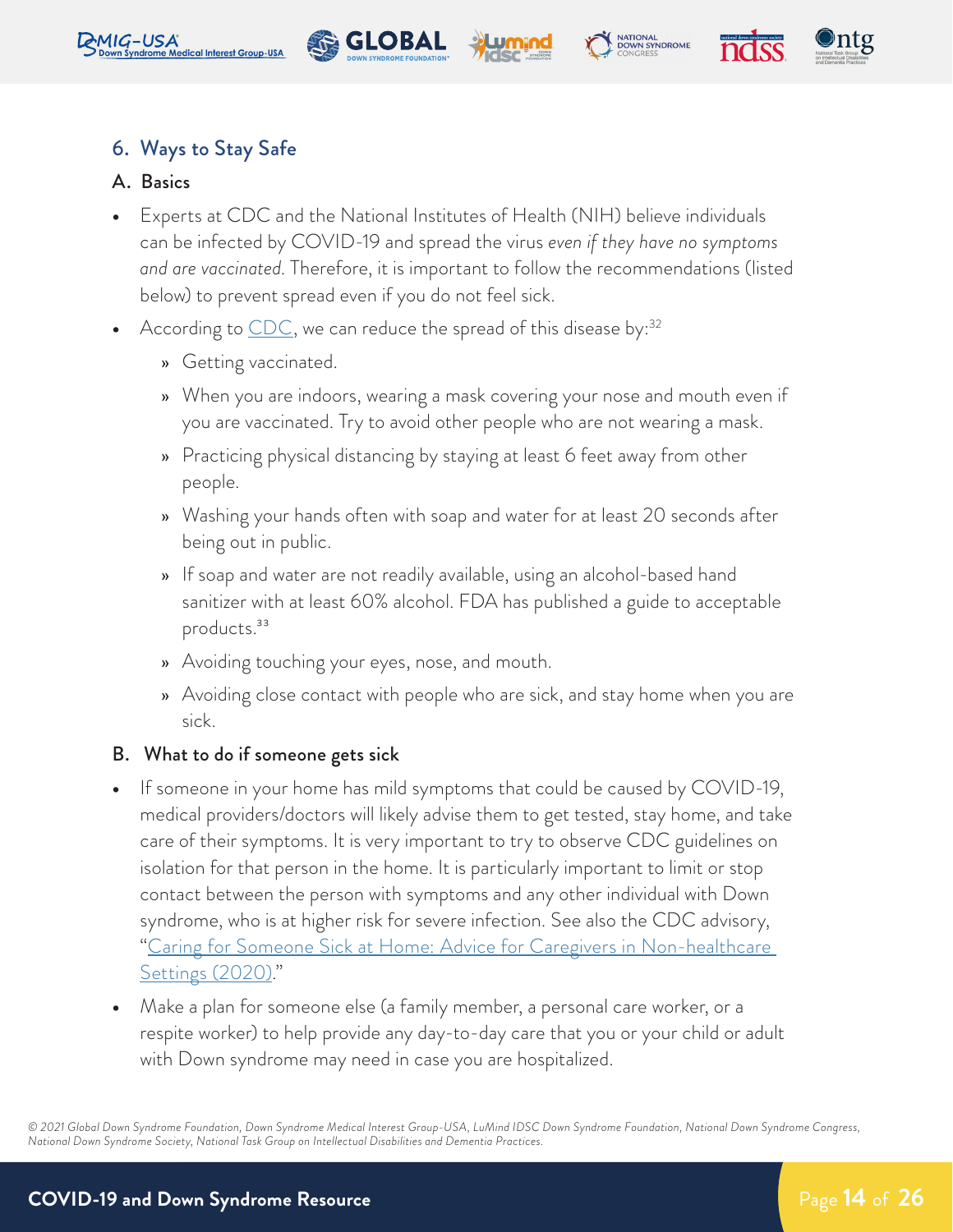

#### **In the event of an emergency, U.S. residents should call 911.**

**Re** GLOBAL

#### C. Precautions for Travel and Returning to Activities

- **•** At this time, specific regulations and guidance may differ state by state. For information about travel both within and outside the United States, we recommend reviewing the **CDC** website.
- **•** Like all people, individuals with Down syndrome and their families should consider safety measures when they travel. If travel is necessary, follow the local rules, try to use your personal vehicle, or take transportation that is less likely to be crowded or during a time when there are smaller crowds. Remember to wash hands frequently or use hand sanitizer with a minimum 60% alcohol base<sup>33</sup> and wear a mask.
- **•** Anyone with Down syndrome with significant health issues should take extra precautions and discuss with family members, agency caregivers, a physician, and/ or health professional how to safely participate in activities.
- **•** There is no way to ensure complete safety for any activity. However, some strategies may reduce risk and harm. It may be helpful to consider the following factors when planning different activities:
	- » *Personal/individual risk factors*: Consider your child's or adult's health history, including any factors that may make them higher risk, like older age or certain medical conditions. Consider whether they can follow safety precautions, such as maintaining a safe distance and wearing a mask. Discuss personal factors with your loved one's health care professional.
	- » *Factors specific to the activity*: Some activities are higher risk than others. For example, indoor activities in large crowds without masks present are higher risk, while outdoor activities in which people wear masks or stay 6 feet apart are lower risk.<sup>32</sup> Many communities are now requiring everyone to wear masks in any indoor area. You should comply with these requirements to keep everyone safe.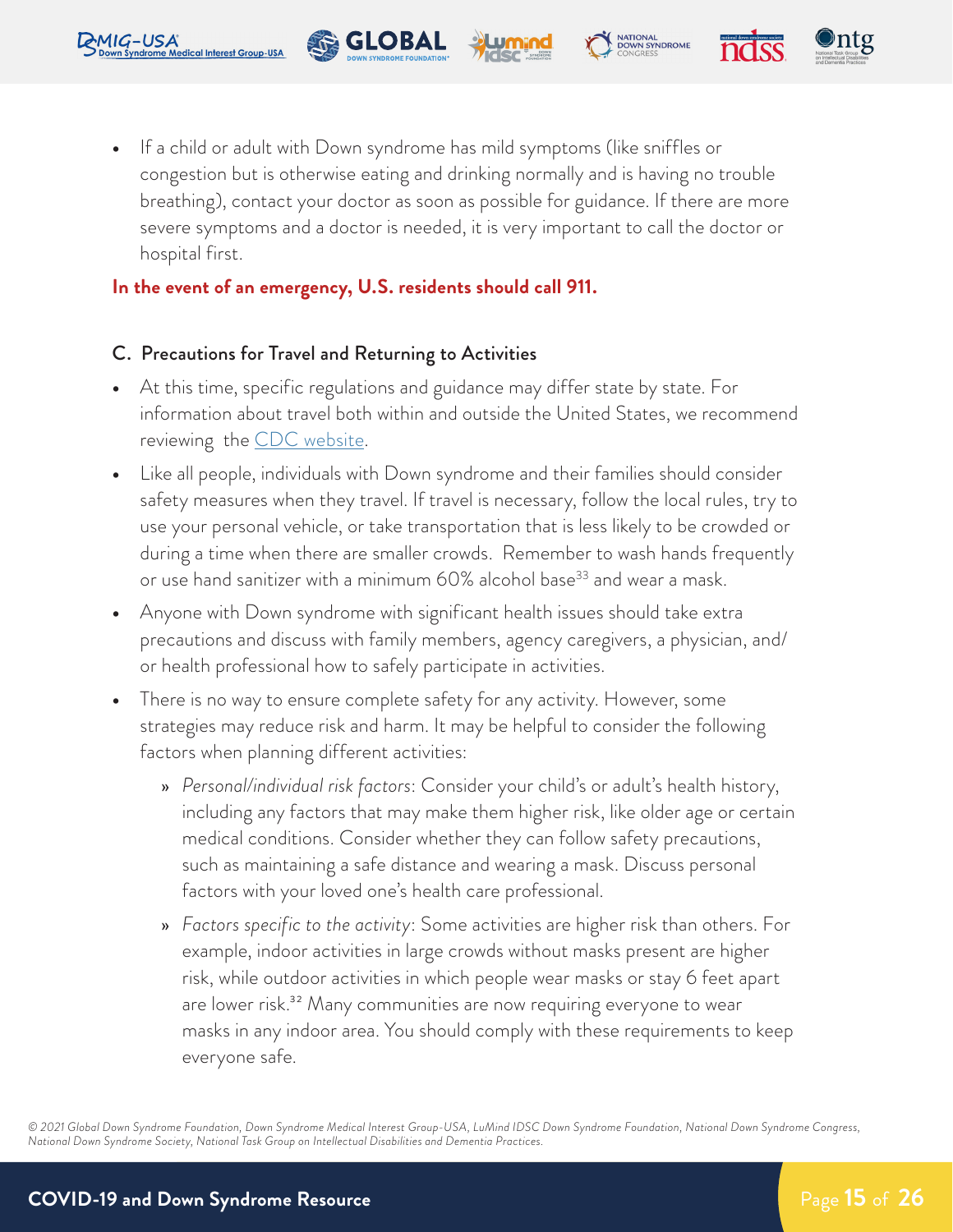

**Re** GLOBAL

#### D. Mask Wearing & Handwashing

- **•** Mask wearing is no longer mandated in many public places for vaccinated individuals. However, it is strongly encouraged. Ensure that handwashing is completed immediately upon returning home from a trip outside or having been in public.
- **•** If you plan to fly or use public transport, remember that requirements to wear a mask are still in force. If you will fly with your loved one with Down syndrome, be sure that he or she is willing and capable of keeping on a mask during boarding and during the whole flight (except when eating). The airlines are required to enforce the masking rule.
- **•** CDC recommends choosing a mask with two or more layers of washable, breathable fabric. Review [CDC's Your Guide to Masks](https://www.cdc.gov/coronavirus/2019-ncov/prevent-getting-sick/about-face-coverings.html) for further guidance. Using two masks ("double masking") has also been suggested as an effective strategy.<sup>34</sup>
- **•** Some people with Down syndrome may have sensory issues that make it difficult or uncomfortable to have something touching their face. Below are tips that may help your child or adult with Down syndrome tolerate a mask:
	- » Allow the person to choose a mask from two or three options. If you plan to make the masks, allow them to pick the design and even decorate it.
	- » Use a first-then directive to tell the person that you will "first practice wearing the covering and then (state a preferred activity)."
	- » Model wearing a face covering during a family or group activity even at home and have everyone practice wearing masks at the same time.
	- » Before leaving your house, make it a habit to ask, "Does everyone have their mask?"
	- » [Easterseals](https://www.youtube.com/watch?v=ipvbNzK4nXc) has created social stories specifically about wearing a mask that you can watch together.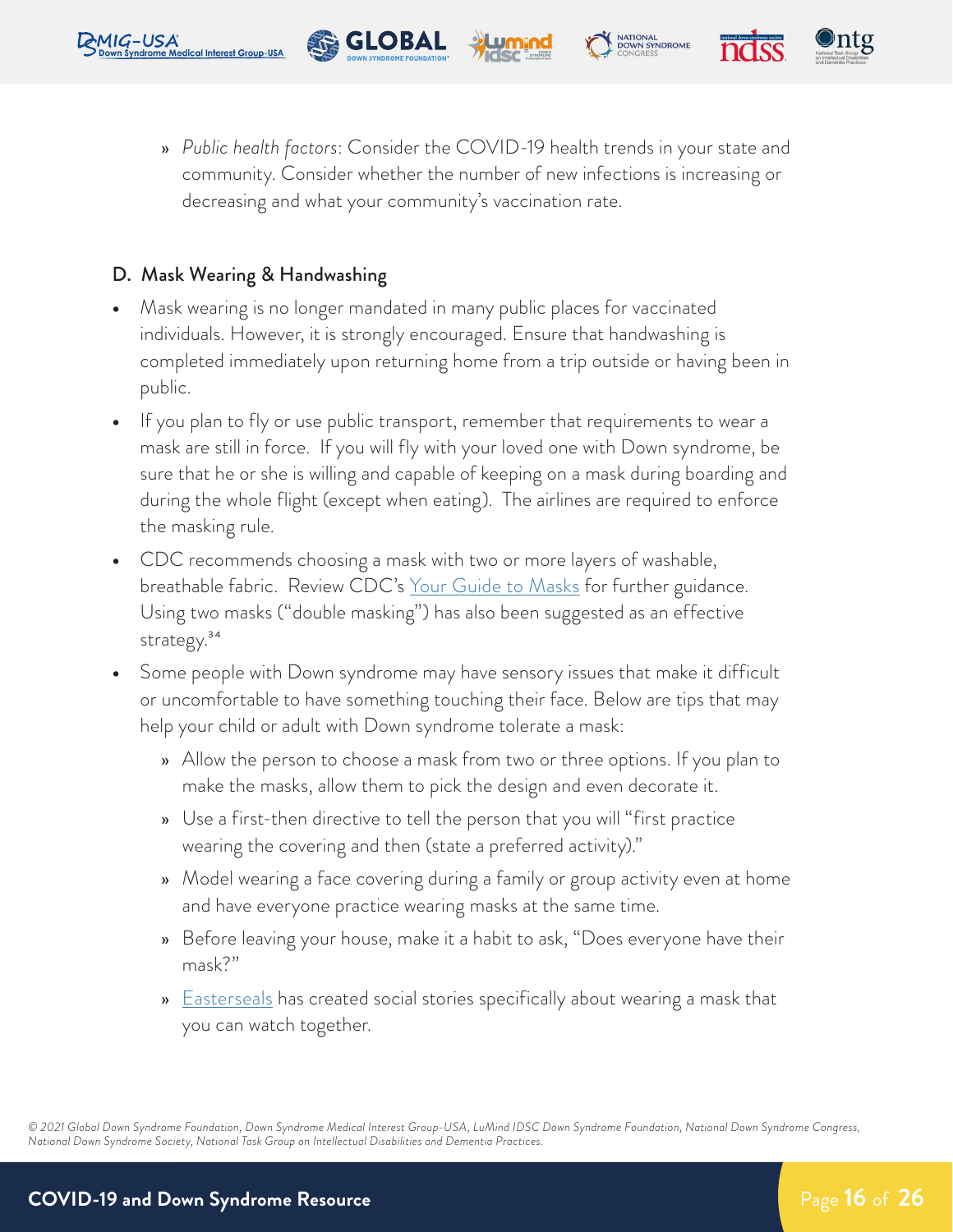<span id="page-17-0"></span>

**•** Here are some tips that may help a child or adult with Down syndrome maintain proper handwashing hygiene:

**Re** GLOBAL

- » Schedule times for handwashing throughout the day, in addition to the typical times hands are washed (after eating, after going to the bathroom, etc.). These scheduled times can be placed on a visual schedule as a reminder.
- » Use a first-then directive to motivate the individual with Down syndrome to wash their hands: First wash hands, then (state the preferred activity).
- » Talk about proper handwashing. Using the chorus of a favorite song to help your child or adult with Down syndrome understand how long to wash their hands (about 20 seconds) can be helpful. Practice the procedure together.
- » Watch, ["How to Wash your Hands](https://adscresources.advocatehealth.com/how-to-wash-your-hands-video/)," a video from the Adult Down Syndrome Center in Chicago, IL.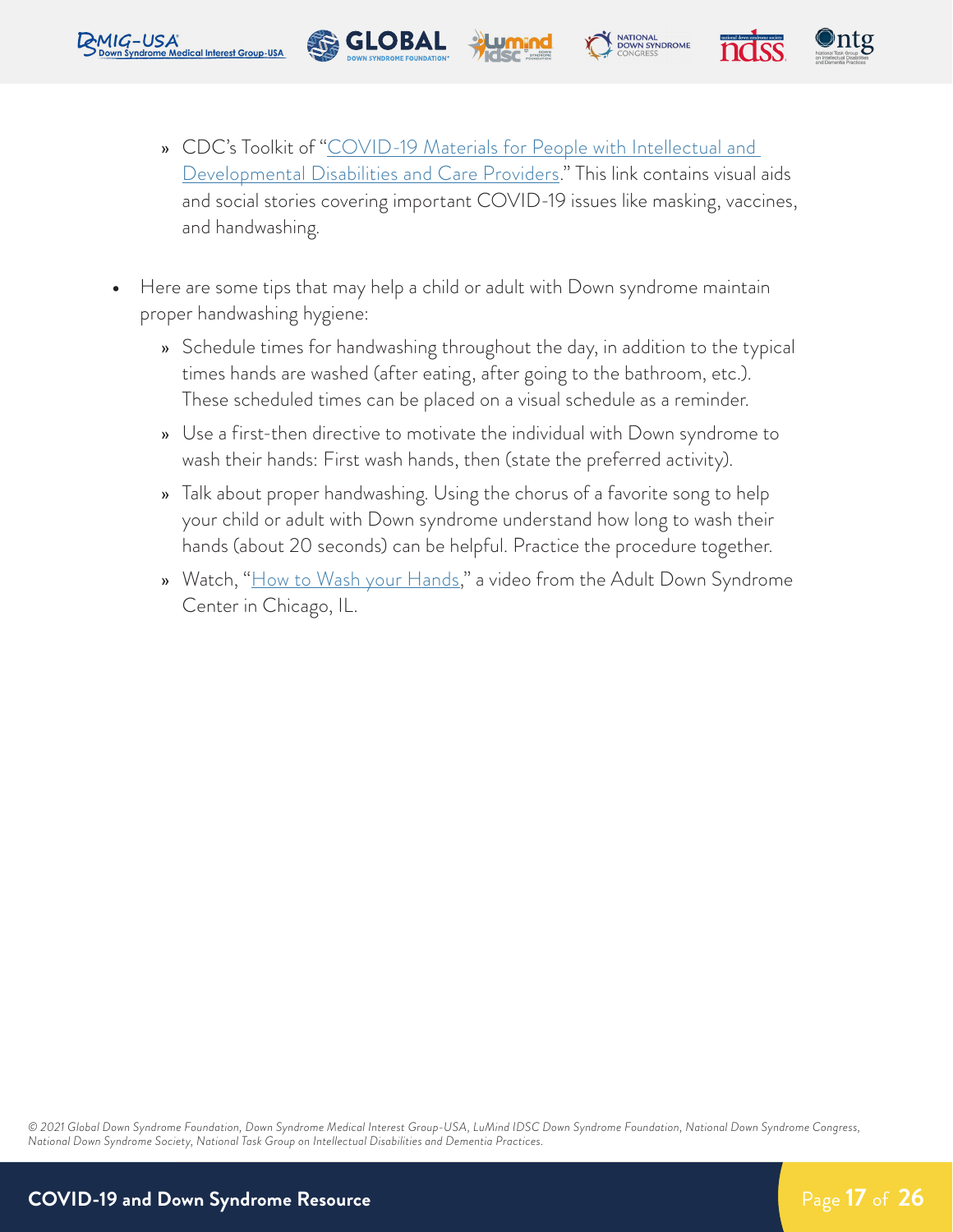







#### 7. Mental Health

- **•** The ongoing pandemic has led to increases in anxiety, depression, and other mental health challenges for many people, including families, caregivers, and people with Down syndrome.
- **•** People with Down syndrome can be very sensitive to sudden changes to their routine and environment, which may cause stress and anxiety. Common behaviors that families/caregivers may see that could indicate a child or adult with Down syndrome is experiencing stress during the pandemic include the following:
	- » Behavioral changes or regression/loss of certain previous skills (e.g., incontinence when previously toilet trained, no longer wanting to or unable to complete activities of daily living that they were previously able to do).
	- » Increase in "self-talk."
	- » Increased isolation or desire to be alone.
	- » Rapid shifts in mood or tearfulness.
	- » Disruptive behaviors or angry reactions not present before the pandemic.
	- » Specific fears, anxieties, or phobias not present before the pandemic.
- **•** Families and/or caregivers can try the following to support a person with Down syndrome during the challenges presented by the pandemic:
	- » Maintain routines/structure as much as possible with visual schedules and checklists.
	- » Find approved ways to help the person with Down syndrome stay connected, including video chat, texting, phone calls, and letters.
	- » Make a list of activities that *are* allowed, both indoors and outdoors, such as bike rides, or virtual dance parties where it is possible to stay physically distanced. Posting the list of activities around your home can also be a helpful reminder.
	- » Put together a memory photo book about the people or activities that are missed.
	- » Use a social story explaining the situation in simple, first-person terms.
	- » Validate the person's feelings, no matter what they are feeling. Be reassuring and try not to convey your own anxieties.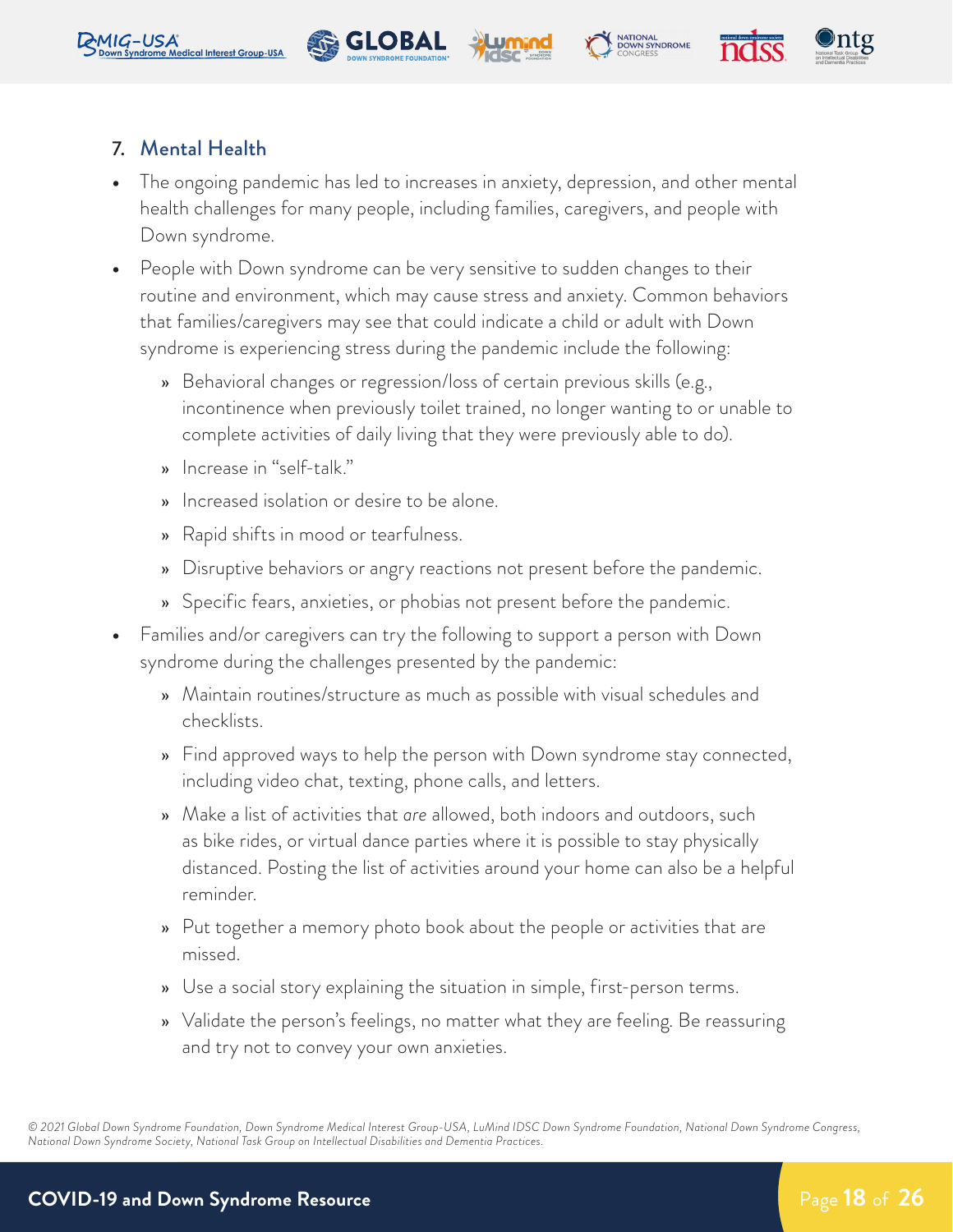<span id="page-19-0"></span>

**Re** GLOBAL

NATIONAL<br>DOWN SYNDROME

- » Talk to a psychologist, therapist, or other professional familiar with your child or adult with Down syndrome about how to help process the "new norm."
- **•** The pandemic has created incredible stress and challenges for parents and caregivers, as well as individuals with Down syndrome. It has been a very difficult year trying to balance employment, general uncertainty, remote learning, and more. Make sure to take time for yourself, reach out to your social networks for support, and identify respite care if needed.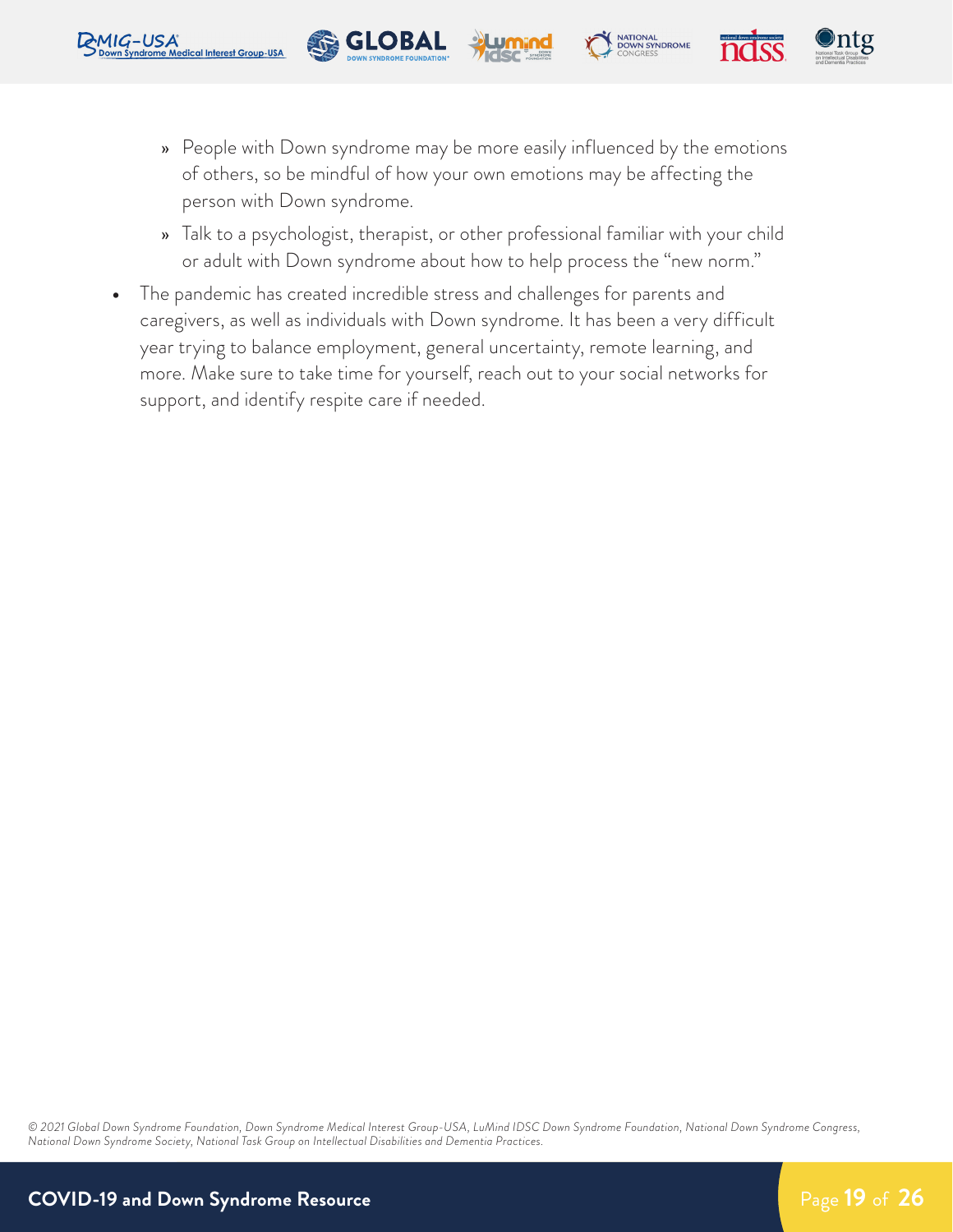









#### A. Hospital Visitation and Access to Care

- **•** Due to the early spread of the virus, many hospitals created strict rules that hospitalized patients could not have many visitors. This policy was meant to save lives and reduce further spread of COVID-19. However, as of June 2020, [federal](https://www.centerforpublicrep.org/news/resolution-of-federal-complaint-filed-by-cpr-and-partners-makes-clear-hospital-visitor-policies-nationwide-must-accommodate-patients-with-disabilities-during-covid-19-pandemic/)  [law requires](https://www.centerforpublicrep.org/news/resolution-of-federal-complaint-filed-by-cpr-and-partners-makes-clear-hospital-visitor-policies-nationwide-must-accommodate-patients-with-disabilities-during-covid-19-pandemic/) that hospitals modify policies to allow people with disabilities to have access to support from a parent or caregiver if needed while in the hospital.<sup>35</sup> Under the new federal hospital accommodation law, hospitals and other health care facilities are required to allow designated individuals (family members, staff, or others) to support any patient that may need such support and to provide personal protective equipment to these individuals.
- **•** If you feel your child or adult with Down syndrome is experiencing discriminatory care, please contact any of the organizations listed on this document or contact the relevant national organizations involved in this issue, including:
	- » [The Arc](https://thearc.org/covid/)
	- » [Center for Public Representation](https://www.centerforpublicrep.org/)
	- » [National Disability Rights Network](https://www.ndrn.org/about/)
	- » [Office of Civil Rights](https://www.hhs.gov/ocr/index.html)

#### B. Education

- **•** At this time, many schools have returned to in-person teaching. Classroom safety is of great concern for many families.
- **•** Remote learning was a challenging transition for some students with a disability. There are many benefits to your student with Down syndrome receiving in-person education if it is possible and safe.
- **•** When your student returns to in-person learning, make sure your child's school is following the American Academy of Pediatrics "COVID-19 Guidance for Safe [Schools](https://www.aap.org/en/pages/2019-novel-coronavirus-covid-19-infections/clinical-guidance/covid-19-planning-considerations-return-to-in-person-education-in-schools/)."<sup>36</sup> Specifically, consider if your child's school or district is doing any or all of the following:
	- » Spacing student desks 3 feet.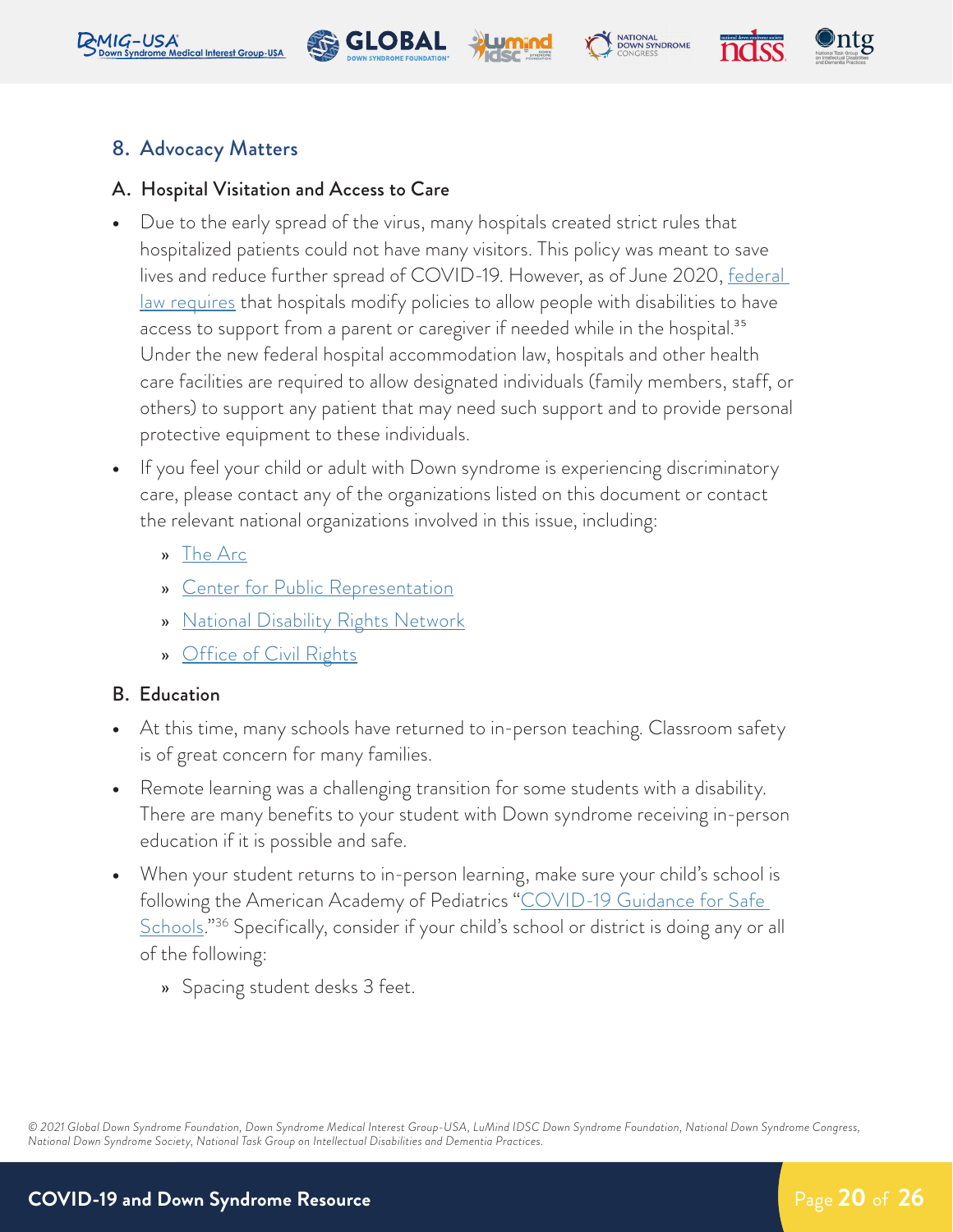<span id="page-21-0"></span>



» Following good hygiene protocols (ex: frequent handwashing and surface sanitizing).

NATIONAL<br>DOWN SYNDROME

- » Providing access to testing.
- » Incorporating outside instruction or breaks, weather permitting.
- » Encouraging sick students and staff to stay home.

**Re** GLOBAL

- **•** During the COVID-19 pandemic, the [Individuals with Disabilities Education Act](https://sites.ed.gov/idea/about-idea/ ) is still in place, and schools must continue to provide students with disabilities a free and appropriate public education.
- **•** The Council of Parent Attorneys and Advocates has compiled [COVID-19 related](https://www.copaa.org/page/covid-19)  [resources](https://www.copaa.org/page/covid-19) and any family concerned about their child's educational rights may contact an advocate at their local chapter of The Arc or local Down syndrome organization.
- **•** If you are experiencing difficulties with you child with Down syndrome following masking rules at school, review and share the CDC's guidance for exempting, "[certain groups of people who may find it difficult to wear a mask"](https://www.cdc.gov/coronavirus/2019-ncov/community/schools-childcare/k-12-guidance.html) from mask wearing, including people with disabilities, as a possible reasonable accommodation under ADA.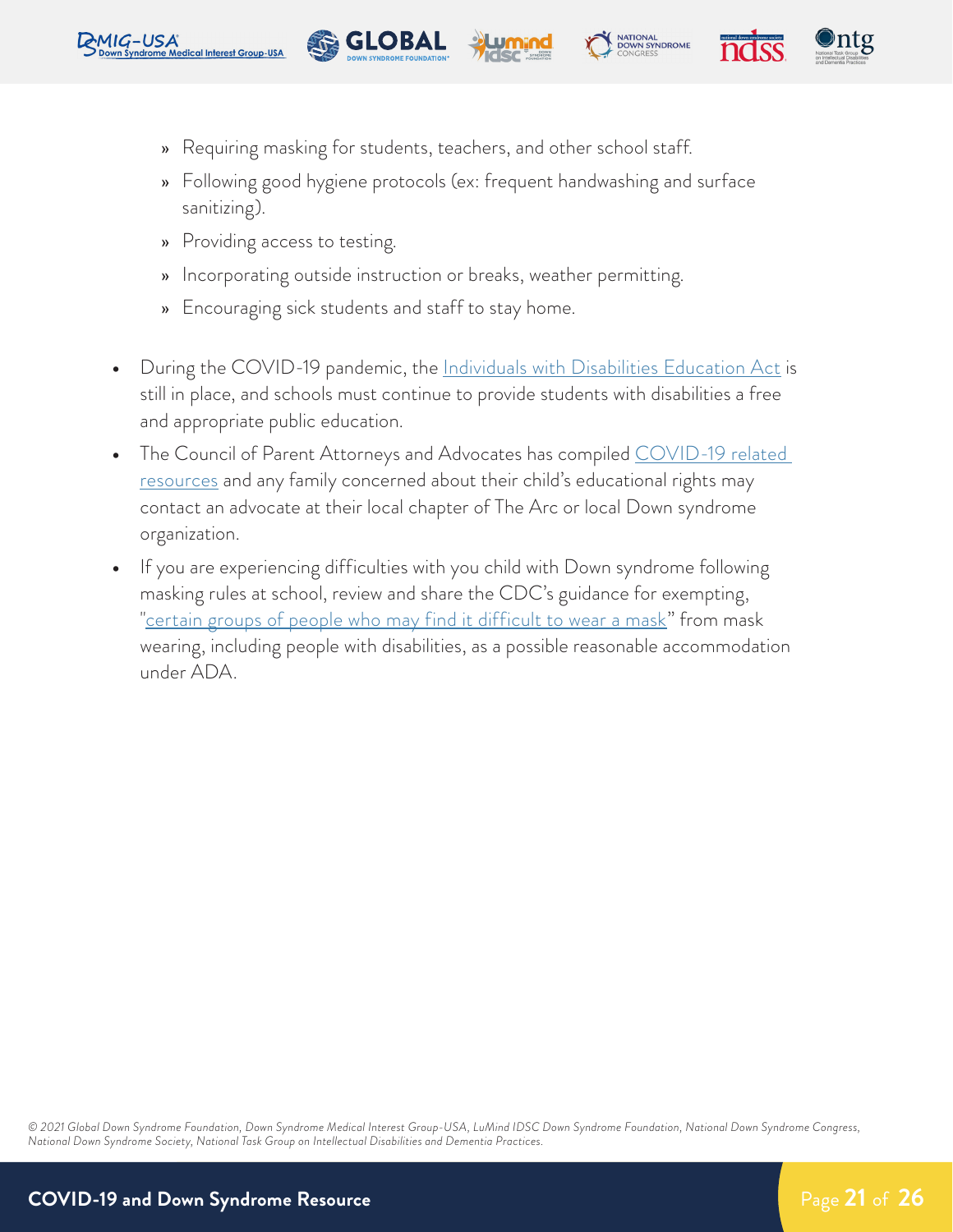<span id="page-22-0"></span>







#### 9. International Updates

- **•** Vaccine brands, availability, access, and recommendations vary by country. If you are outside the United States or its territories, contact your local health authority for local rules and policies.
- **•** Limitations on international travel, community spread rates, and hospitalization rates differ between countries. Consult CDC or a ministry of health website for the country in question to learn more about their specific data.
- **•** For additional international information, see the following report from the United Kingdom: [Advisory from National Health Services, United Kingdom, England,](https://www.england.nhs.uk/coronavirus/wp-content/uploads/sites/52/2020/03/C0830-i-gp-update-update-clinically-extremely-vulnerable-2nov.pdf)  [Medical Director for Primary Care on Down Syndrome Prioritization and](https://www.england.nhs.uk/coronavirus/wp-content/uploads/sites/52/2020/03/C0830-i-gp-update-update-clinically-extremely-vulnerable-2nov.pdf)  [Shielding](https://www.england.nhs.uk/coronavirus/wp-content/uploads/sites/52/2020/03/C0830-i-gp-update-update-clinically-extremely-vulnerable-2nov.pdf).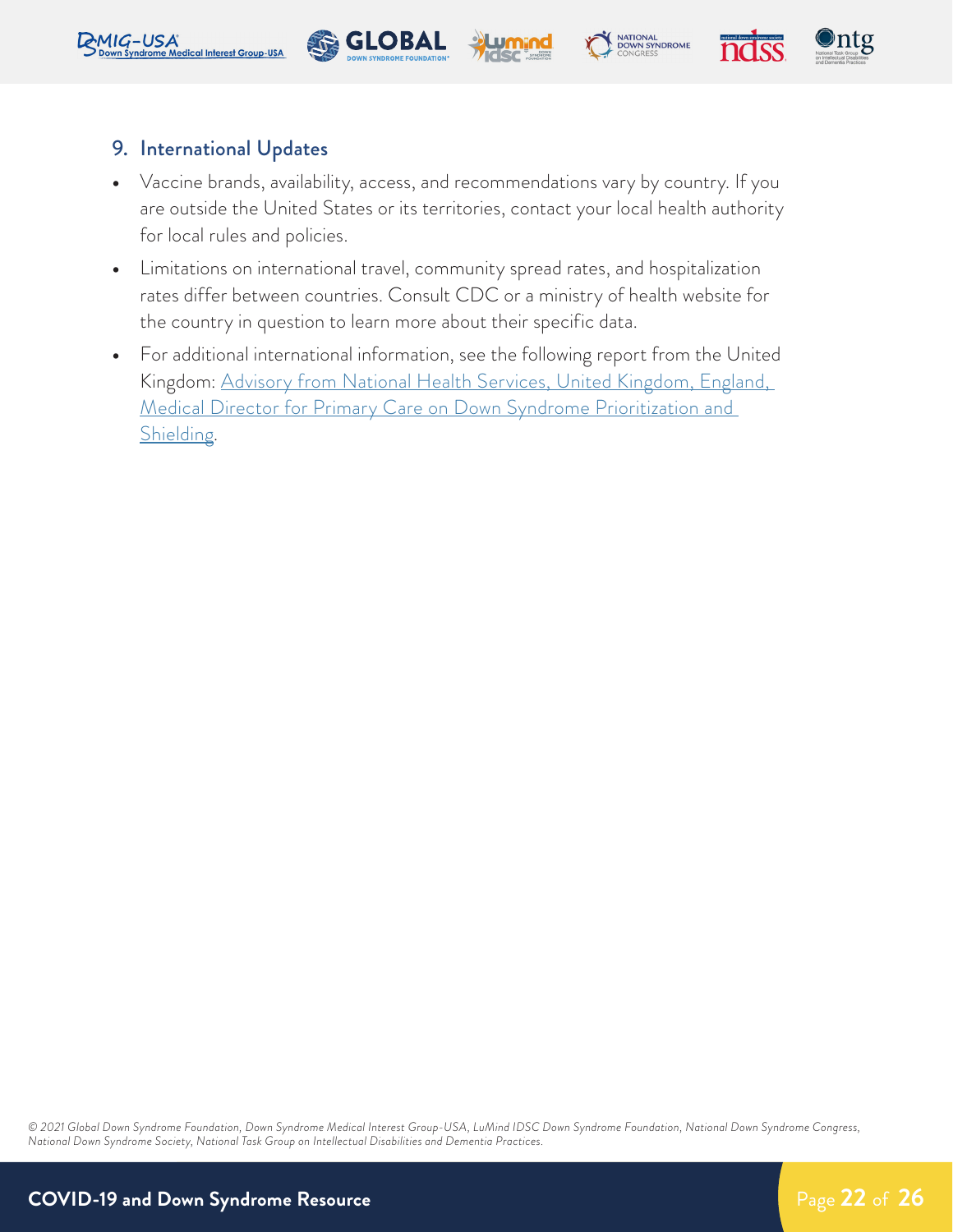<span id="page-23-0"></span>







#### 10. Contributors

The following organizations contributed their time, resources, and expertise to this resource. You can download and access this document from their websites:

**•** [Down Syndrome Medical Interest Group-USA](https://www.dsmig-usa.org/covid19) (DSMIG-USA)

**Re** GLOBAL

- **•** [Global Down Syndrome Foundation](https://www.globaldownsyndrome.org/global-statement-covid-19/) (GLOBAL)
- **•** [LuMind IDSC Down Syndrome Foundation](https://www.lumindidsc.org/s/1914/20/interior.aspx?sid=1914&gid=2&pgid=588) (LuMind IDSC)
- **•** [National Down Syndrome Congress](https://www.ndsccenter.org/programs-resources/covid-19-resources/) (NDSC)
- **•** [National Down Syndrome Society](https://www.ndss.org/covid-19-fact-sheet/) (NDSS)
- **•** [National Task Group on Intellectual Disabilities and Dementia Practices](https://www.the-ntg.org/covid-19-1) (NTG)

The following individuals contributed their time and expertise to the content of this resource:

Nicole Baumer MD, Marilyn Bull MD, Peter Bulova MD, Rejena Carmichael, Brian Chicoine MD, Bryn Gelaro LSW, Sara Goldberg, Colleen Hatcher, James Hendrix PhD, Hampus Hillerstrom, Matthew Janicki PhD, Seth Keller MD, Megan Lindstrom, Barry Martin MD, Lina Patel PsyD, Kandi Pickard, Mary Pipan MD, Tamara Pursley, Maria Stanley MD, David Tolleson, Kishore Vellody MD, and Michelle Sie Whitten.

Note:

This resource was developed jointly by several national organizations, including the Down Syndrome Medical Interest Group-USA (DSMIG-USA), Global Down Syndrome Foundation (GLOBAL), LuMind IDSC Down Syndrome Foundation (LuMind IDSC), National Down Syndrome Congress (NDSC), National Down Syndrome Society (NDSS), and the National Task Group on Intellectual Disabilities and Dementia Practices (NTG). You can find this resource on each organization's website in the public domain. The document will be updated as new and additional information is presented. We are very thankful for the input received from the many experts who contributed and reviewed the resource and to the prior Q&As. The full listing of individuals who contributed to prior Q&As can be located on any of the six supporting organizations' websites.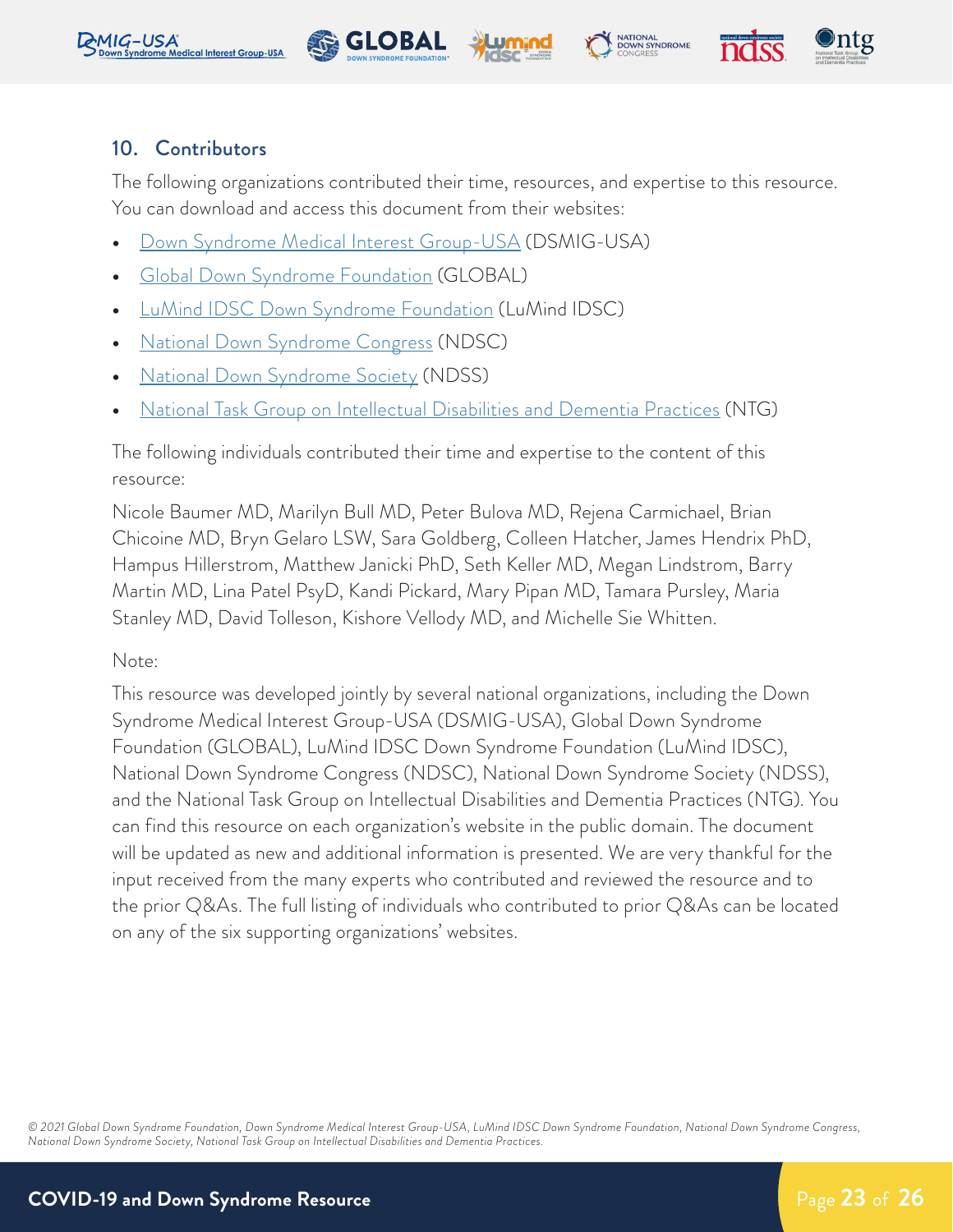









#### 11. References

1. Centers for Disease Control and Prevention. Delta Variant: What We Know About th[e](https://www.cdc.gov/coronavirus/2019-ncov/need-extra-precautions/people-with-medical-conditions.html) Science. Updated August 26, 2021. <https://www.cdc.gov/coronavirus/2019-ncov/variants/delta-variant.html>

2. NBC News. Risk of breakthrough infections remains very rare, 3 studies find. Updated September 1, 2021. [https://www.nbcnews.com/health/health-news/risk-breakthrough-infections-remains-rare-3-studies-find](https://www.nbcnews.com/health/health-news/risk-breakthrough-infections-remains-rare-3-studies-find-)[rcna1854](https://www.nbcnews.com/health/health-news/risk-breakthrough-infections-remains-rare-3-studies-find-)

3. Centers for Disease Control and Prevention. COVID-19 Vaccine Booster Shot. Updated October 27, 2021.<https://www.cdc.gov/coronavirus/2019-ncov/vaccines/booster-shot.html>

4. Williamson E J, McDonald H I, Bhaskaran K, Walker A J, Bacon S, Davy S et al. Risks of covid-19 hospital admission and death for people with learning disability: population based cohort study using the OpenSAFELY platform BMJ 2021; 374 :n1592 doi:10.1136/bmj.n1592

5. Centers for Disease Control and Prevention. Covid-19 Vaccines for Children and Teens. Updated November 3, 2021. [https://www.cdc.gov/coronavirus/2019-ncov/vaccines/recommendations/children](https://www.cdc.gov/coronavirus/2019-ncov/vaccines/recommendations/children-teens.html)[teens.html](https://www.cdc.gov/coronavirus/2019-ncov/vaccines/recommendations/children-teens.html)

6. Centers for Disease Control and Prevention. People with Certain Medical Conditions. Updated December 29, 2020. [https://www.cdc.gov/coronavirus/2019-ncov/need-extra-precautions/people-with]( https://www.cdc.gov/coronavirus/2019-ncov/need-extra-precautions/people-with-medical-conditions.htm)[medical-conditions.html]( https://www.cdc.gov/coronavirus/2019-ncov/need-extra-precautions/people-with-medical-conditions.htm)

7. Clift AK, Coupland CAC, Keogh RH, Hemingway H, & Hippisley-Cox J (2020) COVID-19 Mortality Risk in Down Syndrome: Results from a Cohort Study of 8 Million Adults. Ann Intern Med.

8. T21 Research Society. COVID-19 and Down Syndrome Survey. Page last reviewed: October 22, 2020. Accessed February 12, 2021 <https://www.t21rs.com/results-from-covid-19-and-down-syndrome-survey/>

9. Down Syndrome and COVID-19: A Perfect Storm? Cell Reports Medicine, 2020 May 19; 1(2): 100019. <https://www.ncbi.nlm.nih.gov/pmc/articles/PMC7252041/>

10. Centers for Disease Control and Prevention. Frequently Asked Questions about COVID-19 Vaccination. Updated January 25, 2021. [https://www.cdc.gov/coronavirus/2019-ncov/vaccines/faq.html](https://www.cdc.gov/coronavirus/2019-ncov/vaccines/faq.html ) 

11. Centers for Disease Control and Prevention. Interim Clinical Considerations for Use of mRNA COVID-19 Vaccines Currently Authorized in the United States. Updated February 10, 2021. [https://www.cdc.](https://www.cdc.gov/vaccines/covid-19/info-by-product/clinical-considerations.html) [gov/vaccines/covid-19/info-by-product/clinical-considerations.html](https://www.cdc.gov/vaccines/covid-19/info-by-product/clinical-considerations.html)

12. U.S. Food and Drug Administration. Pfizer-BioNTech COVID-19 Vaccine. Updated January 12, 2021. [https://www.fda.gov/emergency-preparedness-and-response/coronavirus-disease-2019-covid-19/pfizer](https://www.fda.gov/emergency-preparedness-and-response/coronavirus-disease-2019-covid-19/pfizer-bio)[biontech-covid-19-vaccine](https://www.fda.gov/emergency-preparedness-and-response/coronavirus-disease-2019-covid-19/pfizer-bio)

13. U.S. Food and Drug Administration. Moderna COVID-19 Vaccine. Updated January 6, 2021. [https://](https://www.fda.gov/emergency-preparedness-and-response/coronavirus-disease-2019-covid-19/moderna-co) [www.fda.gov/emergency-preparedness-and-response/coronavirus-disease-2019-covid-19/moderna-covid-19](https://www.fda.gov/emergency-preparedness-and-response/coronavirus-disease-2019-covid-19/moderna-co) [vaccine](https://www.fda.gov/emergency-preparedness-and-response/coronavirus-disease-2019-covid-19/moderna-co)

14. U.S. Food and Drug Administration. FDA Issues Emergency Use Authorization for Third COVID-19 Vaccine. Updated February 27, 2021. [https://www.fda.gov/news-events/press-announcements/fda-issues](https://www.fda.gov/news-events/press-announcements/fda-issues-emergency-use-authorization-third-cov)[emergency-use-authorization-third-covid-19-vaccine](https://www.fda.gov/news-events/press-announcements/fda-issues-emergency-use-authorization-third-cov)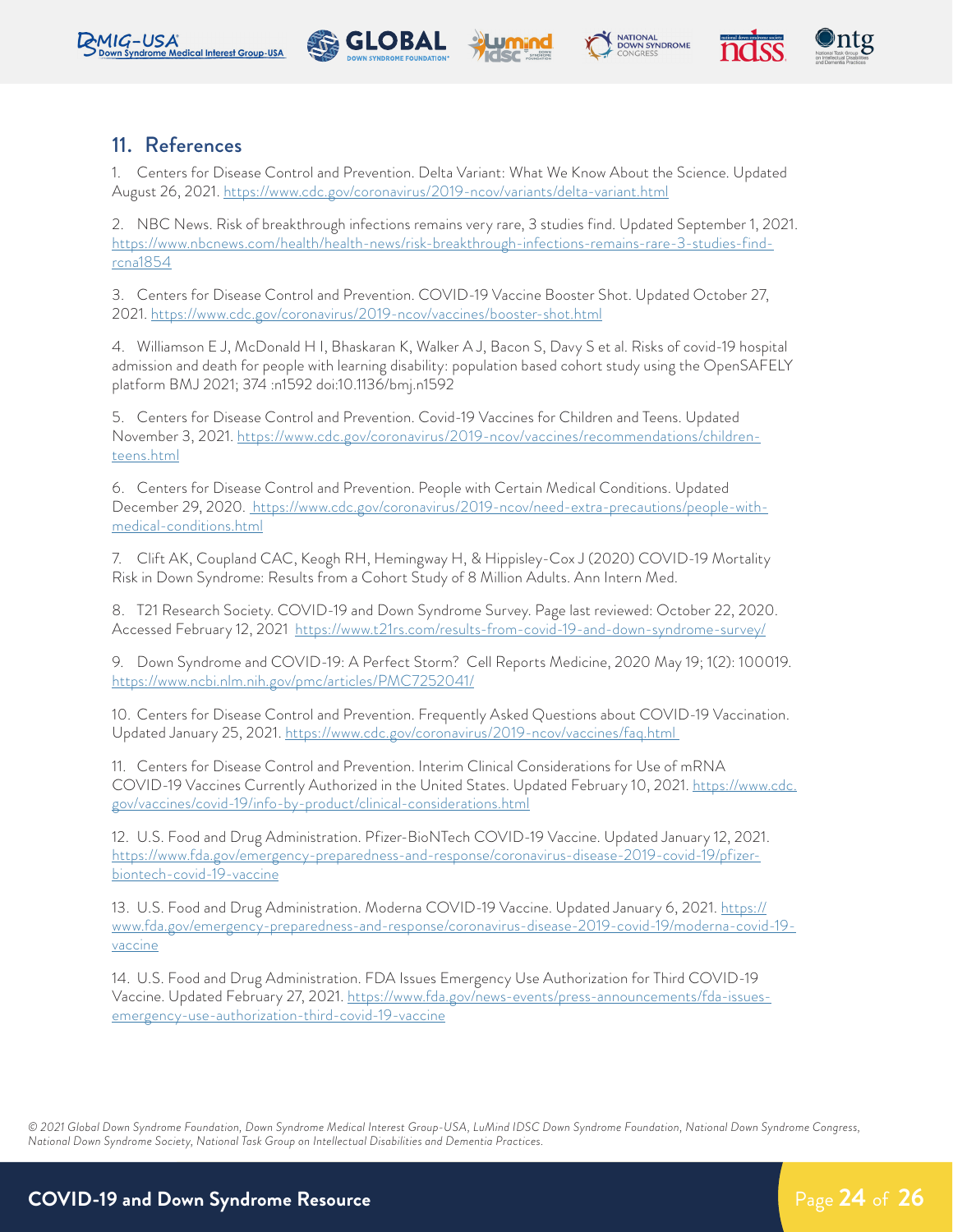







15. Centers for Disease Control and Prevention. What to Expect After Getting a COVID-19 Vaccine. Updated January. 11, 2021 .<https://www.cdc.gov/coronavirus/2019-ncov/vaccines/expect/after.html>

16. Centers for Disease Control and Prevention. Understanding mRNA COVID-19 Vaccines. Updated December 18, 2020. <https://www.cdc.gov/coronavirus/2019-ncov/vaccines/different-vaccines/mrna.html>

17. CNN. The US is getting a third coronavirus vaccine. Here's how it's different from the others. Updated March 1, 2021. [https://www.cnn.com/2021/02/27/health/johnson-johnson-coronavirus-vaccine-explainer/](https://www.cnn.com/2021/02/27/health/johnson-johnson-coronavirus-vaccine-explainer/index.htm) [index.html](https://www.cnn.com/2021/02/27/health/johnson-johnson-coronavirus-vaccine-explainer/index.htm)

18. Centers for Disease Control and Prevention. Benefits of Getting a COVID-19 Vaccine. Updated January 5, 2021. <https://www.cdc.gov/coronavirus/2019-ncov/vaccines/vaccine-benefits.html>

19. Connors, M., Graham, BS., Lane, HC., & Fauci, AS. SARS-CoV-2 Vaccines: Much accomplished, much to learn. Annals of Internal Medicine. January 19, 2021. [https://www.acpjournals.org/doi/pdf/10.7326/M21-](https://www.acpjournals.org/doi/pdf/10.7326/M21-0111) [0111](https://www.acpjournals.org/doi/pdf/10.7326/M21-0111)

20. Gale, J. Why the mutated coronavirus variants are so worrisome. February 7, 2021. Retrieved from [https://](https://www.washingtonpost.com/business/why-themutated-coronavirus-variants-are-soworrisome/2021/02/) [www.washingtonpost.com/business/why-themutated-coronavirus-variants-are-soworrisome/2021/02/03/](https://www.washingtonpost.com/business/why-themutated-coronavirus-variants-are-soworrisome/2021/02/) [cda8b5d4-667e-11eb-bab8-707f8769d785\\_story.html](https://www.washingtonpost.com/business/why-themutated-coronavirus-variants-are-soworrisome/2021/02/)

21. Liu, A. First Moderna, now Pfizer-BioNTech working on booster shot amid rise of COVID-19 variants. January 27, 2021. Retrieved from [https://www.fiercepharma.com/pharma/first-moderna-now-pfizer-biontech](https://www.fiercepharma.com/pharma/first-moderna-now-pfizer-biontech-also-working-booster-shot-amid)[also-working-booster-shot-amid-rise-covid-19-variants](https://www.fiercepharma.com/pharma/first-moderna-now-pfizer-biontech-also-working-booster-shot-amid) 

22. Tanne, JH. Covid-19: Moderna plans booster doses to counter variants. BMJ. 2021; 372:n232. [https://doi.](https://doi.org/10.1136/bmj.n232) [org/10.1136/bmj.n232](https://doi.org/10.1136/bmj.n232)

23. Mahase, E. Covid-19: What new variants are emerging and how are they being investigated? BMJ. 2021; 372:n158.<https://doi.org/10.1136/bmj.n158>

24. Down Syndrome Medical Interest Group-USA. DSMIG-USA Intellectual and Developmental Disability COVID-19 Vaccination Position Statement. Updated January 5, 2021.<https://www.dsmig-usa.org/covid19>

25. U.S. Food and Drug Administration. FDA Approves First COVID-19 Vaccine. Updated August 23, 2021. <https://www.fda.gov/news-events/press-announcements/fda-approves-first-covid-19-vaccine>

26. WebMD. COVID-19 Vaccine FAQ: Safety, Side Effects, Efficacy. Updated January 22, 2021. [https://](https://www.webmd.com/vaccines/covid-19-vaccine/news/20201217/covid-19-vaccine-faq-safety-side-effec) [www.webmd.com/vaccines/covid-19-vaccine/news/20201217/covid-19-vaccine-faq-safety-side-effects](https://www.webmd.com/vaccines/covid-19-vaccine/news/20201217/covid-19-vaccine-faq-safety-side-effec)[efficacy](https://www.webmd.com/vaccines/covid-19-vaccine/news/20201217/covid-19-vaccine-faq-safety-side-effec)

27. Centers for Disease Control and Prevention. COVID-19 Testing Overview. Updated August 2, 2021. <https://www.cdc.gov/coronavirus/2019-ncov/symptoms-testing/testing.html>

28. COVID-19 Real Time Learning Network. RT-PCR Testing. IDSA. Updated: November 18, 2020. [https://](https://www.idsociety.org/covid-19-real-time-learning-network/diagnostics/RT-pcr-testing/) [www.idsociety.org/covid-19-real-time-learning-network/diagnostics/RT-pcr-testing/](https://www.idsociety.org/covid-19-real-time-learning-network/diagnostics/RT-pcr-testing/)

29. COVID-19 Real Time Learning Network. Rapid Testing. IDSA. Updated: December 9, 2020. [https://www.](https://www.idsociety.org/covid-19-real-time-learning-network/diagnostics/rapid-testing) [idsociety.org/covid-19-real-time-learning-network/diagnostics/rapid-testing](https://www.idsociety.org/covid-19-real-time-learning-network/diagnostics/rapid-testing)

30. Centers for Disease Control and Prevention. Test for Past Infection. Updated February 2, 2021. [https://]( https://www.cdc.gov/coronavirus/2019-ncov/testing/serology-overview.html) [www.cdc.gov/coronavirus/2019-ncov/testing/serology-overview.html]( https://www.cdc.gov/coronavirus/2019-ncov/testing/serology-overview.html)